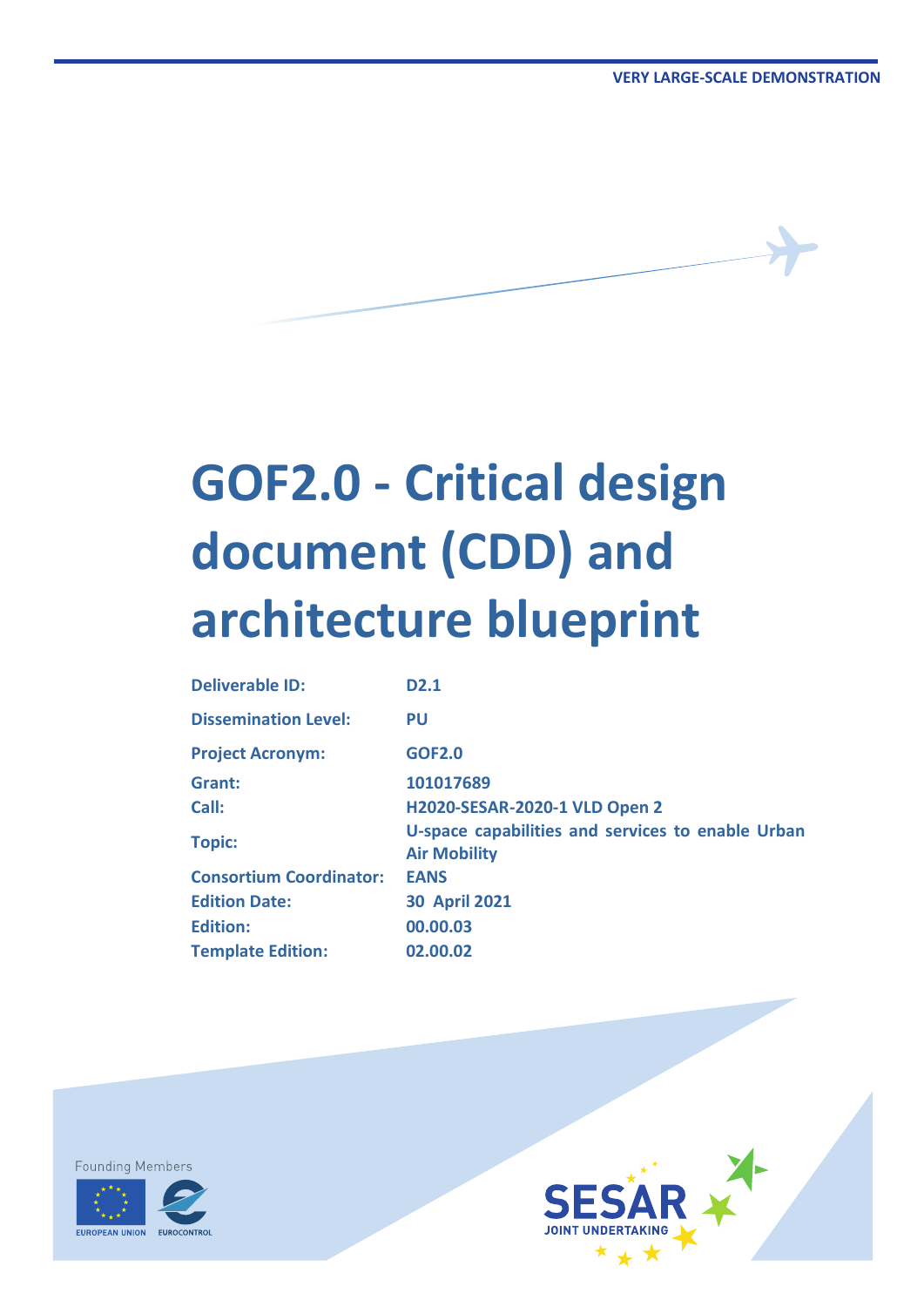

#### **Authoring & Approval**

| <b>Authors of the document</b>          |                    |      |
|-----------------------------------------|--------------------|------|
| Name/Beneficiary                        | Position/Title     | Date |
| Thomas Lutz / Frequentis                | WP2 Lead           | 26.4 |
| Josef Jahn / Frequentis                 | <b>WP2 Partner</b> | 26.4 |
| <b>Hubert Künig / Frequentis</b>        | <b>WP2 Partner</b> | 26.4 |
| <b>Gregor Mogeritsch / Frequentis</b>   | <b>WP2 Partner</b> | 26.4 |
| Pawel Korzec / DroneRadar               | <b>WP2 Partner</b> | 26.4 |
| <b>Gokul Srinivasan / Robots Expert</b> | <b>WP2 Partner</b> | 26.4 |

#### **Reviewers internal to the project**

| Name/Beneficiary                 | Position/Title      | Date |
|----------------------------------|---------------------|------|
| Nunzio Sciammetta / Airbus       | <b>WP2 Partner</b>  | 29.4 |
| Sami Alkula / Fintraffic         | <b>WP2 Partner</b>  | 29.4 |
| Mateusz Kotliński/PANSA          | <b>WP2 Partner</b>  | 29.4 |
| Mateusz Zych/PANSA               | <b>WP2 Partner</b>  | 29.4 |
| Jonas Stjernberg / Robots Expert | WP3 Lead            | 29.4 |
| Tanel Järvet / CAFA Tech         | WP2 Lead            | 29.4 |
| Maria Tamm / EANS                | Project coordinator | 29.4 |

#### **Approved for submission to the SJU By - Representatives of beneficiaries involved in the project**

| Name/Beneficiary | Position/Title | Date |
|------------------|----------------|------|
|                  |                |      |

#### **Rejected By - Representatives of beneficiaries involved in the project**

| Name/Beneficiary | Position/Title | Date |
|------------------|----------------|------|
|                  |                |      |

#### **Document History**

| Edition  | Date | <b>Status</b> | Author                                      | Justification |
|----------|------|---------------|---------------------------------------------|---------------|
| 00.00.01 | 2019 |               | GOF 1 Project Partners (Sebastian Babiarz / |               |
|          |      |               | Airmap, Teodor Todorov / Airmap, Rupert     |               |



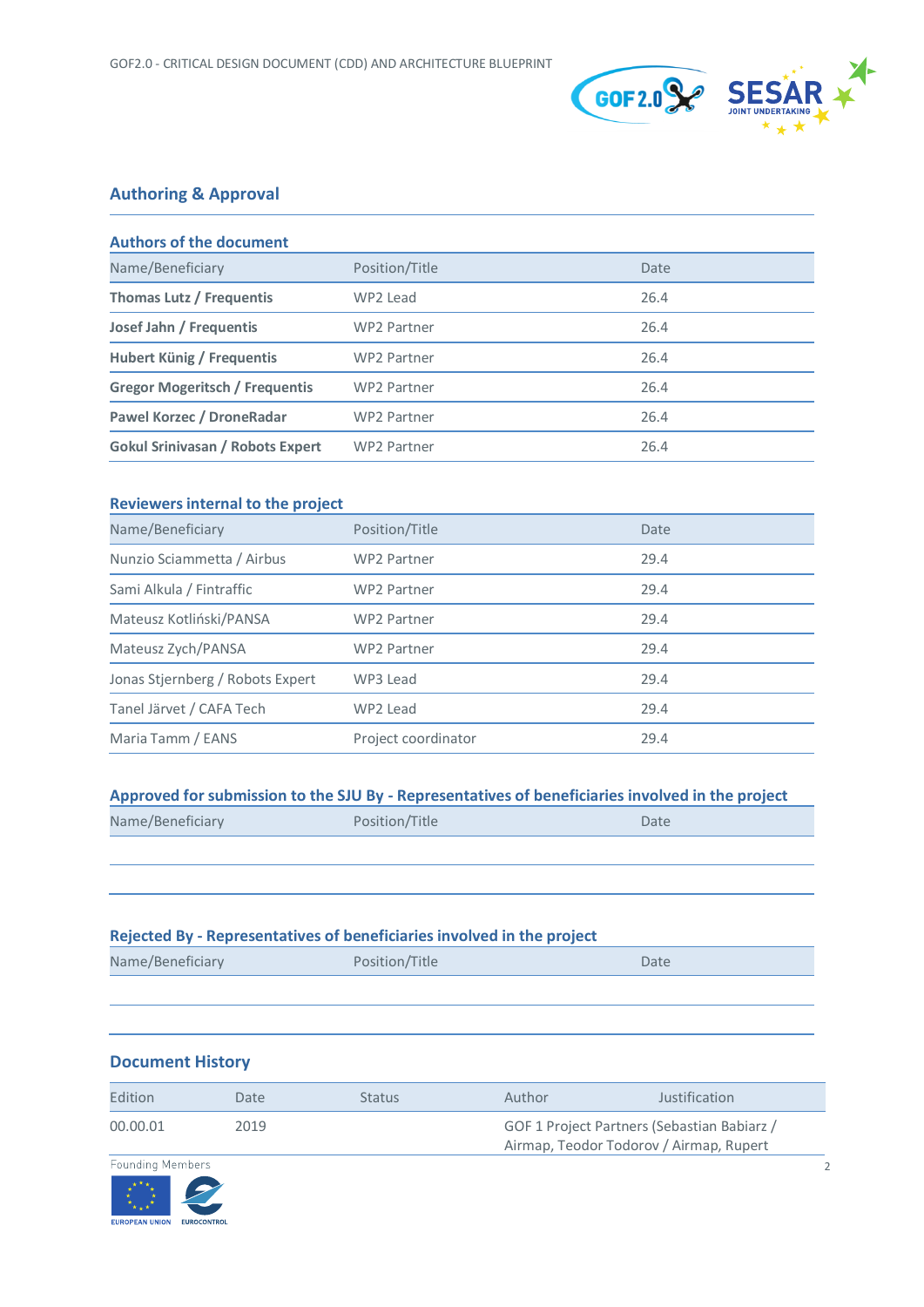

|          |            |          |                     | Benbrook / Altitude Angel, Phil Binks / Altitude<br>Angel, Chris Forster / Altitude Angel, Simon Wynn-<br>Mackenzie/ Altitude, Angel Alkula Sami /<br>Ansfinland, Tanel Jarvet / Cafatech, Vello<br>Müürsepp / EANS, Heidi Himmanen / Ficora, Dan<br>Davies / Fleetonomy, Peter Cornelius / Frequentis,<br>Thomas Lutz / Frequentis, Harald Milchrahm /<br>Frequentis, Jonas Stjernberg / Robots Experts,<br>Charlotte Kegelaers / Unifly, Ronni Winkler |
|----------|------------|----------|---------------------|----------------------------------------------------------------------------------------------------------------------------------------------------------------------------------------------------------------------------------------------------------------------------------------------------------------------------------------------------------------------------------------------------------------------------------------------------------|
|          |            |          |                     | Østergaard / Unifly, Andres Van Swalm / Unifly                                                                                                                                                                                                                                                                                                                                                                                                           |
| 00.00.02 | 18.03.2021 | draft    | <b>WP2 Partners</b> | Enhance and update                                                                                                                                                                                                                                                                                                                                                                                                                                       |
| 00.00.03 | 26.04.2021 | released | <b>WP2 Partners</b> | Release                                                                                                                                                                                                                                                                                                                                                                                                                                                  |

**©2021 GOF2.0 Consortium. All rights reserved.** 

**Licensed to the SESAR Joint Undertaking under conditions**

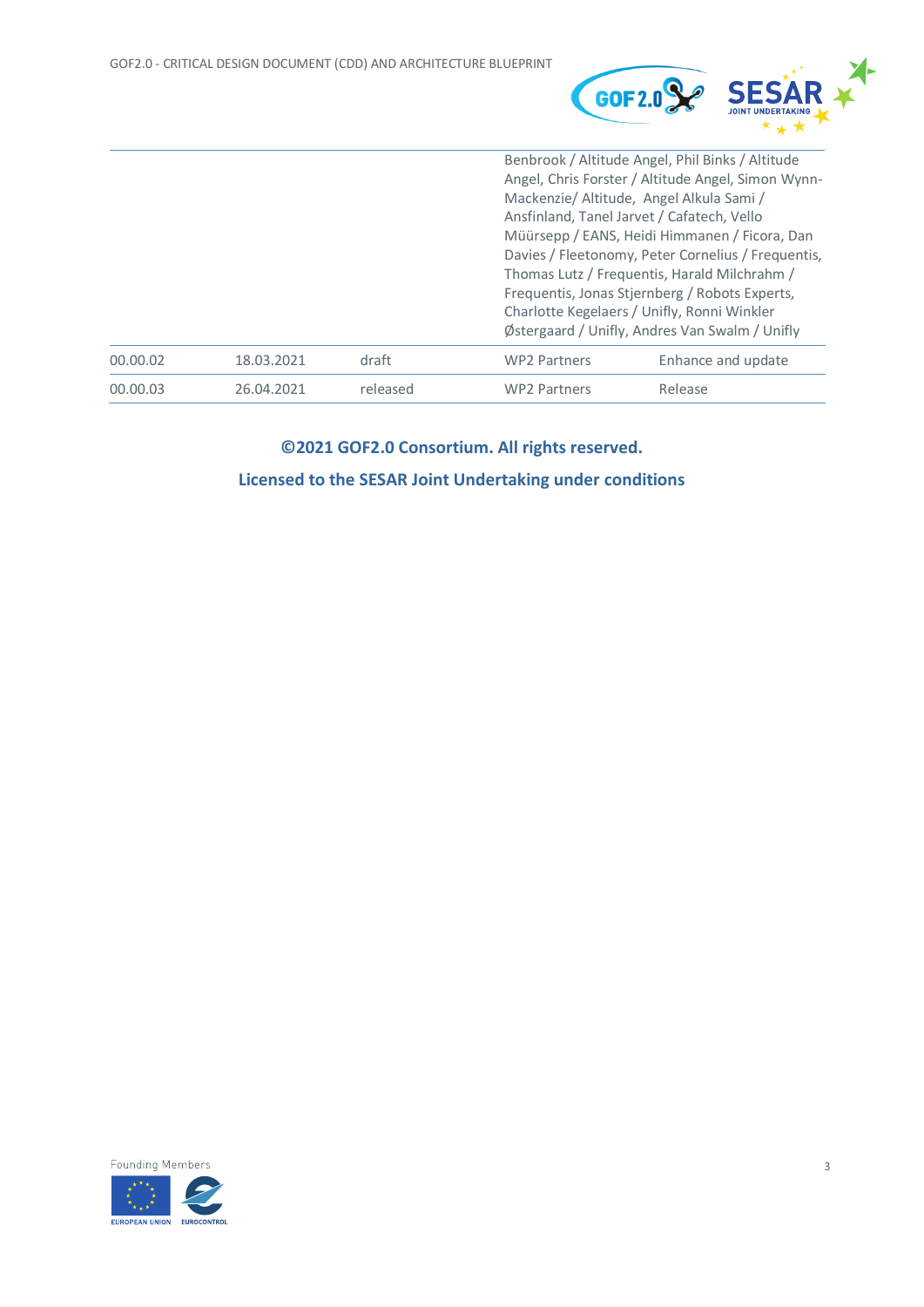



GOF2.0

This critical design document is part of a project that has received funding from the SESAR Joint Undertaking under grant agreement No 101017689 under European Union's Horizon 2020 research and innovation programme.



#### <span id="page-3-0"></span>**Abstract**

This deliverable describes the GOF2.0 design and architecture. It serves as the architectural interoperability definition for the actual demonstrations.

A summary of the architecture based on the project's application document is provided.

Background is introduced to provide context.

A blueprint architecture for all trials is defined and explained. Information exchange services based on SWIM Standards within the defined Architecture are identified.

The actual realisation of the blueprint for a specific for an example trial is laid out.

Finally, the GOF2.0 architecture is put in context with ongoing regulatory work.

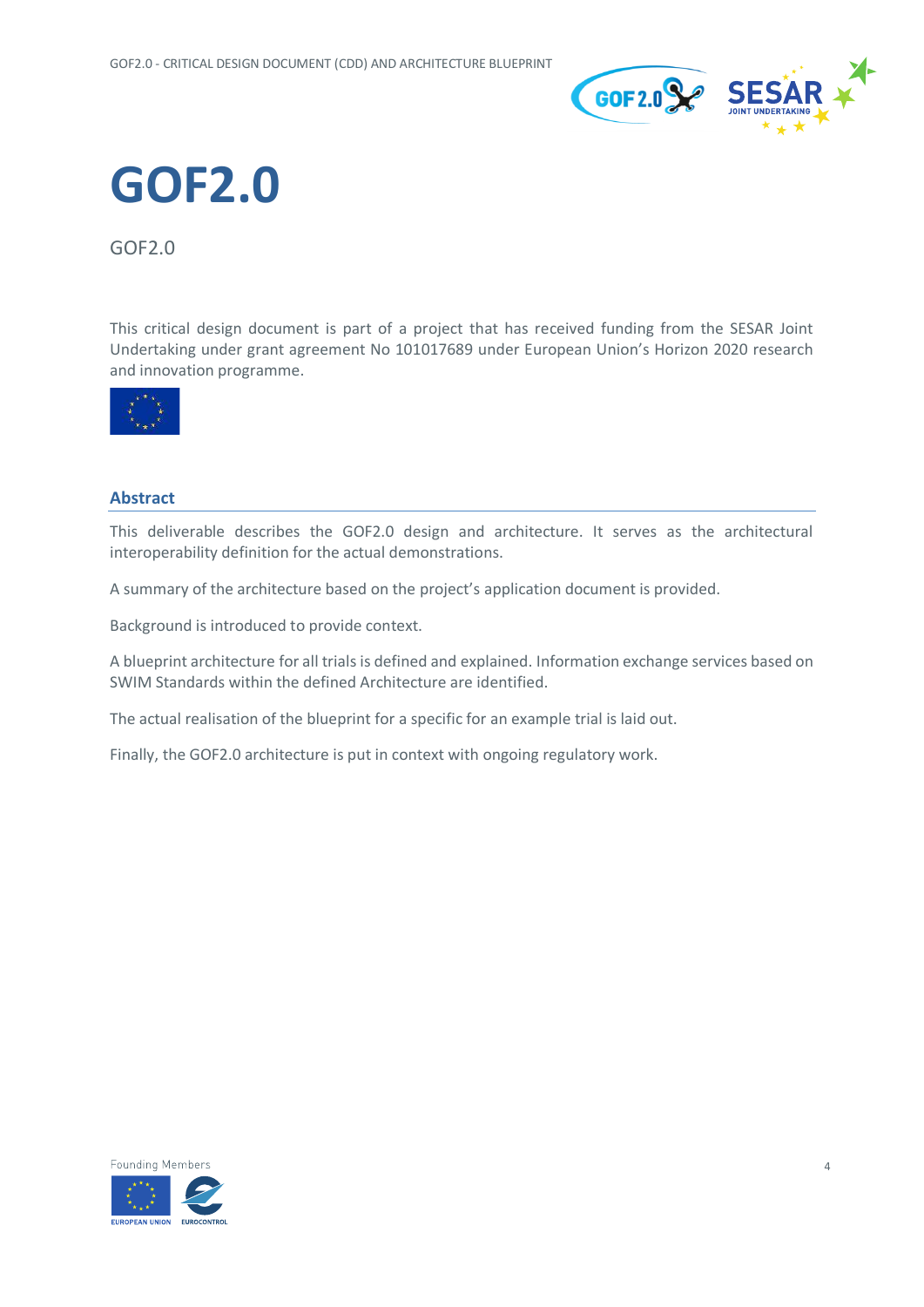

## **Table of Contents**

| $\mathbf{1}$   |     |  |
|----------------|-----|--|
| $\overline{2}$ |     |  |
|                | 2.1 |  |
|                | 2.2 |  |
|                | 2.3 |  |
|                | 2.4 |  |
|                | 2.5 |  |
|                |     |  |
|                |     |  |
|                |     |  |
|                |     |  |
|                |     |  |
|                | 2.6 |  |
|                | 2.7 |  |
| $\mathbf{3}$   |     |  |
| $\overline{a}$ |     |  |
|                | 4.1 |  |
|                | 4.2 |  |
|                | 4.3 |  |
|                | 4.4 |  |
| 5              |     |  |
| 6              |     |  |
| 7              |     |  |

## **List of Tables**

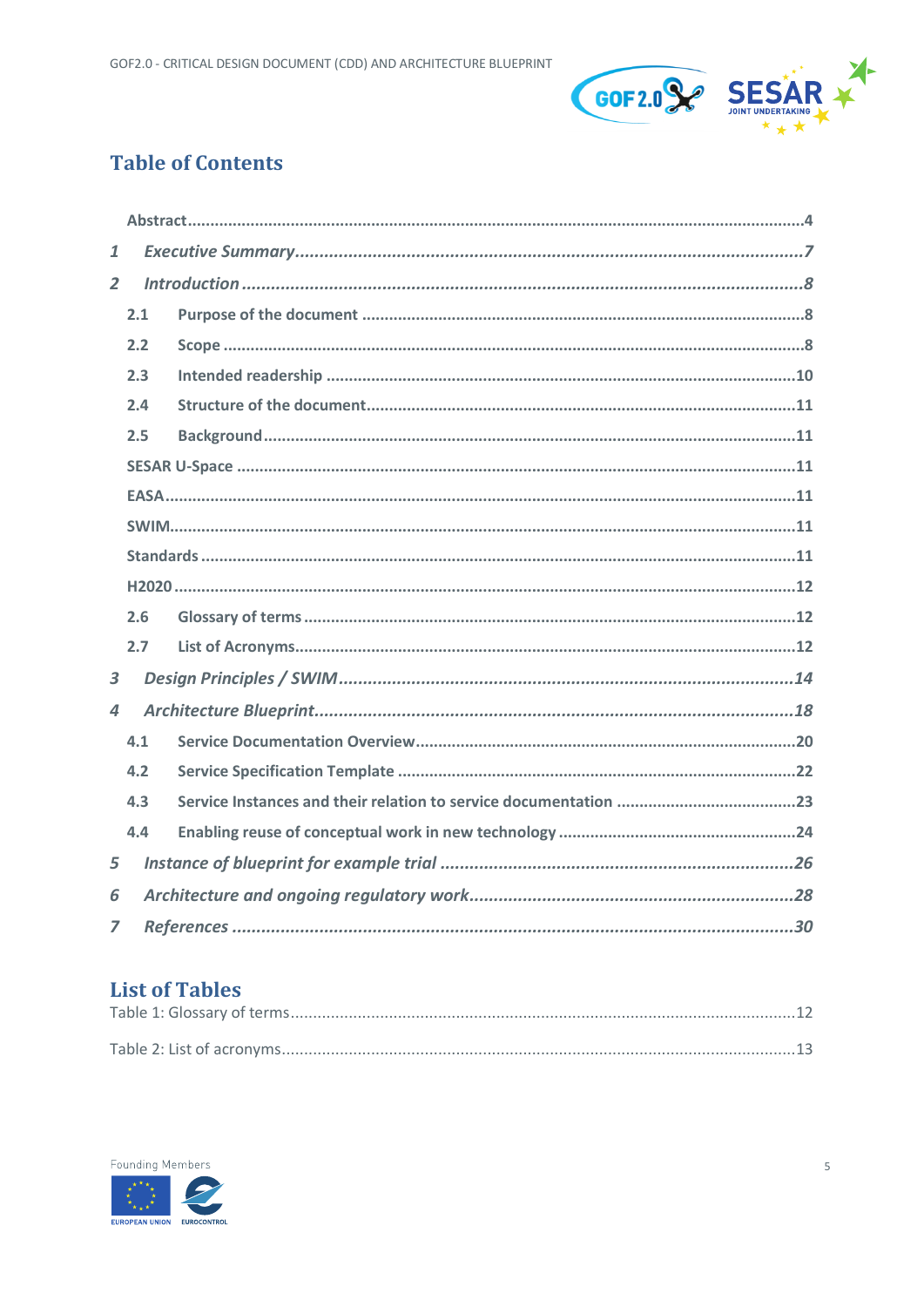

## **List of Figures**

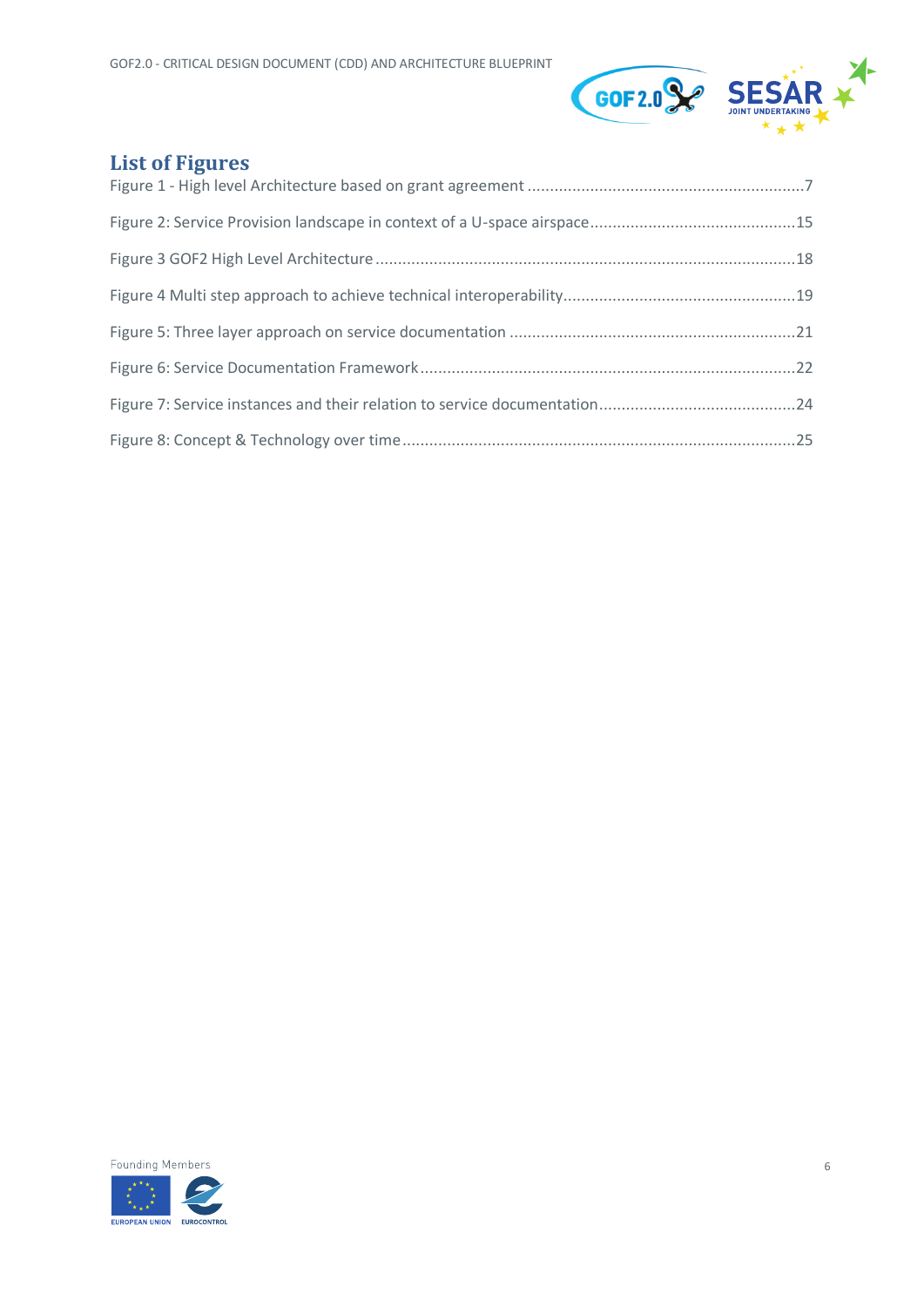

## <span id="page-6-0"></span>**1 Executive Summary**

*"The GOF2.0 Integrated Urban Airspace VLD (GOF2.0) very large demonstration project will safely, securely, and sustainably demonstrate operational validity of serving combined UAS, eVTOL and manned operations in a unified, dense urban airspace using current ATM and U-space services and systems.* 

*Both ATM and U-space communities depend extensively on the provision of timely, relevant, accurate and quality-assured digital information to collaborate and make informed decisions." [\[30\]](#page-29-1)*

Therefore, the GOF2.0 architecture aims to provide a framework for actors in and connected to the ATM and UTM domain, adhering to SWIM and common principles for U-space architectures, described in the SESAR U-space reference architecture, ICAO 10039 and ongoing regulatory work [\[2\].](#page-29-2)



<span id="page-6-1"></span>**Figure 1 - High level Architecture based on grant agreement**

Information exchange services are introduced to facilitate standardized data exchange. They are described using formal templates, separating logical, technical and runtime concerns into different standard documents. They enable a modular, interoperable, open system and highly resilient system of systems, allowing for technical variants in implementation.

The architecture ensures a flexible, yet strong technical frame to evolve U-space. It supports integrating existing work where reuse is applicable, providing guidance for new services where necessary. The GOF2 Architecture facilitates both central and federated concepts and can be considered to be a hybrid architecture.

**Founding Members** 

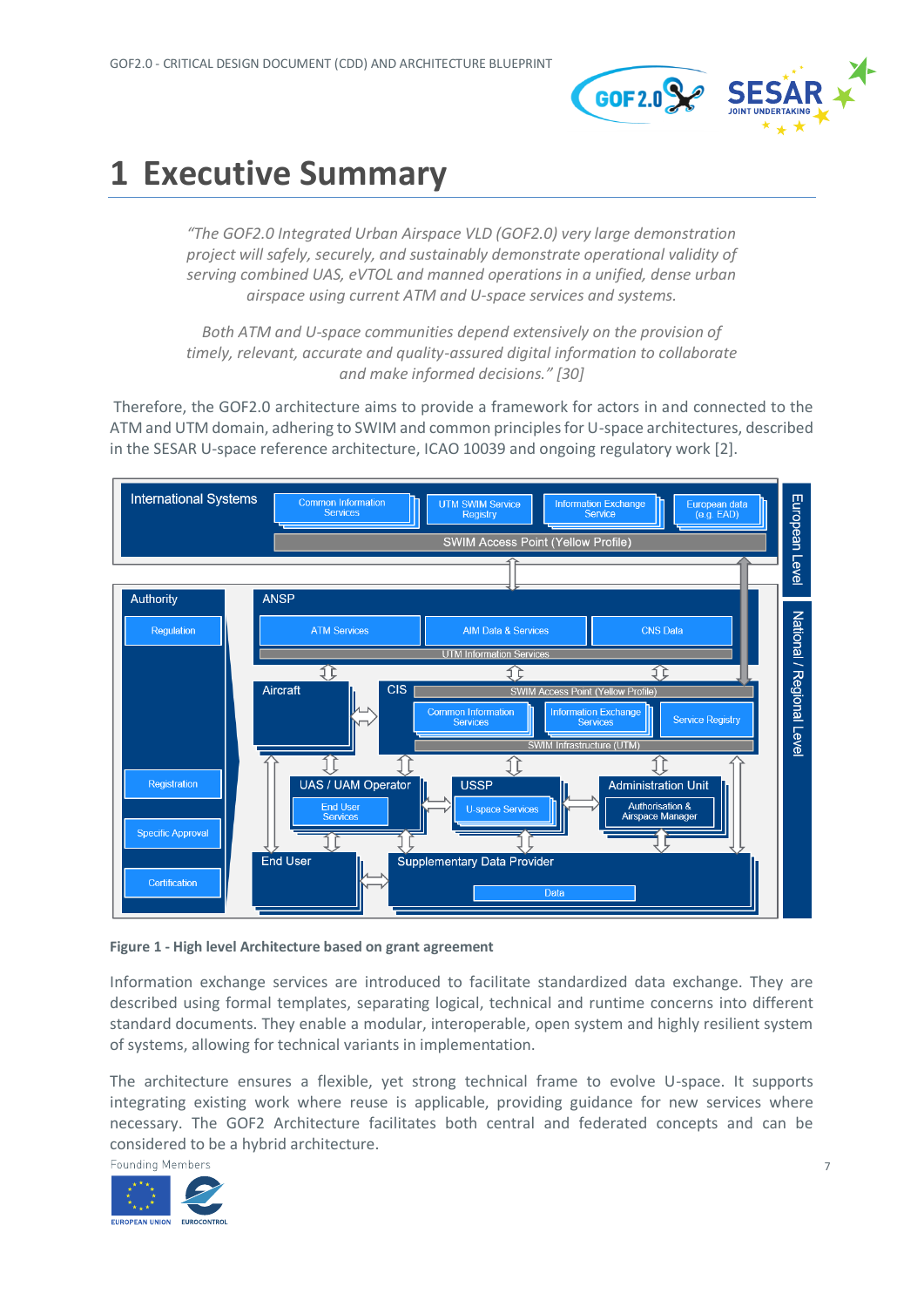

## <span id="page-7-0"></span>**2 Introduction**

### <span id="page-7-1"></span>**2.1 Purpose of the document**

This deliverable describes a GOF2.0 USPACE architecture blueprint for any GOF2.0 trial. The trials, based on real world scenarios, demonstrate flights in U-space deployments focussed on urban airspace.

Its aim is to set a frame that facilitates system interoperability in line with ongoing work in research and regulation.

Ongoing regulation, e.g. the U-space regulation, already provides architectural boundaries. Within these boundaries, the GOF2 architecture supports adding new services and stakeholders to the ecosystem. It is not intended to provide a new architecture introducing new and eventually incompatible concepts.

The approach described in the application was critically reviewed, existing work was analysed and progress between project application and execution considered.

The result is therefore mainly based on existing work with regards to high level design, still considering extensibility to seamlessly integrate new services still in research.

Principles and guidance to explain the context within the architecture was created.

The underlying principles of Service Oriented Architecture and SWIM are summarized

Subsequent sections of the document describe the architecture blueprint:

- Interoperability based on SWIM Principles
- Centred around information exchange services
- Deployable with reasonable effort

A Common Information Service (CIS) will facilitate data exchange and provide the technical frame to integrate existing commercial off-the-shelf (COTS) UTM and ATM in an interoperable way. Furthermore, integration of Ground Control Stations and point to point communication between UTM services is supported. Supplemental Service Providers and Administrative Units are considered as important stakeholders in an urban airspace.

To realize the blueprint for a deployment, building upon a service registry concept, an approach based for an example trial is provided.

Finally, this deliverable intends to show the alignment of the chosen architecture with ongoing regulatory work.

## <span id="page-7-2"></span>**2.2 Scope**

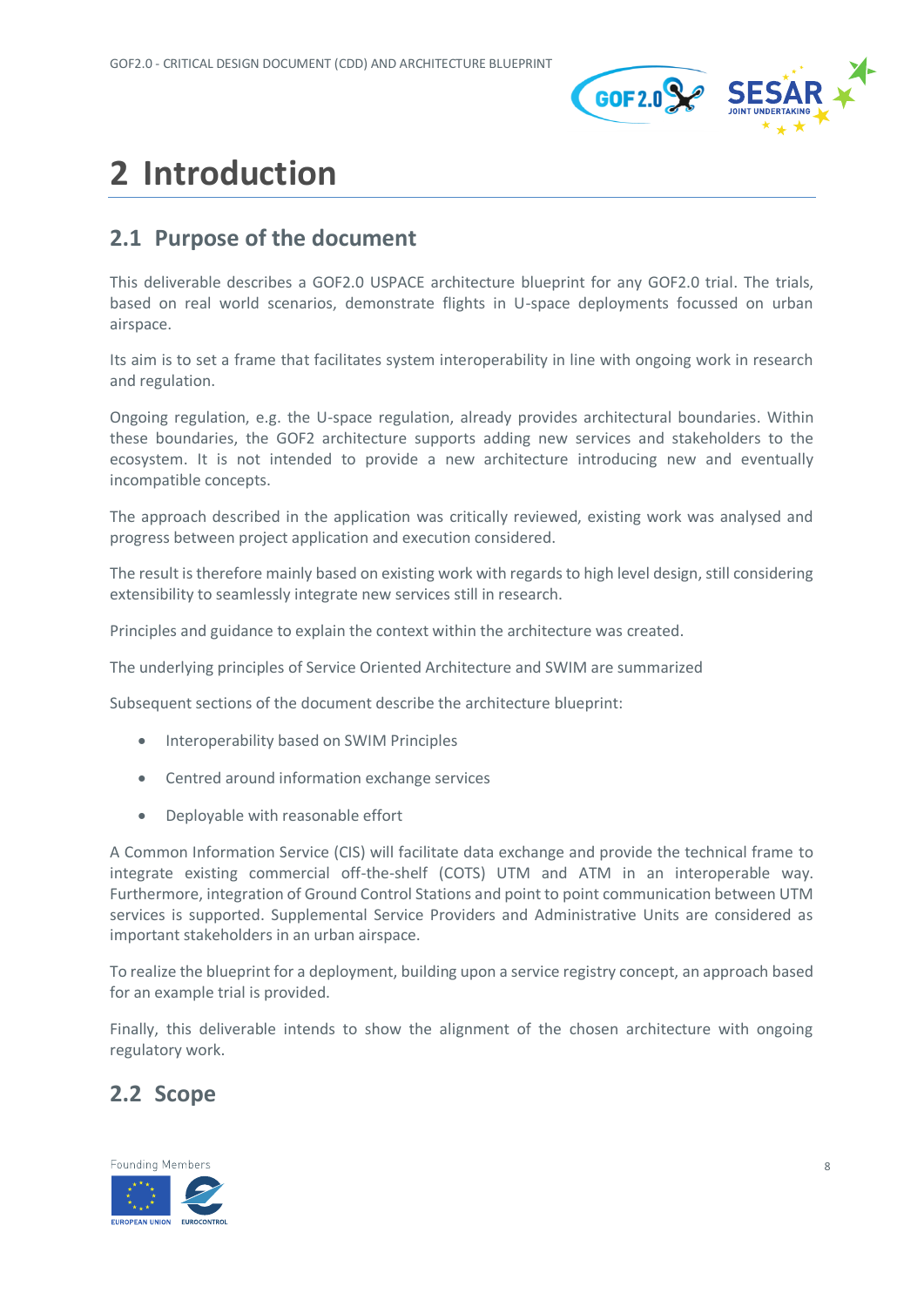

This document contributes as initial starting point to all objectives of the GOF2.0 project, especially those listed below. In **bold** the main focus of contribution for this deliverable is highlighted.

- Objective O2: Integrated, lean, modular, resilient and interoperable system architecture supporting safe integration of all UAM vehicles on national and European level
	- o Demonstrate **the exchange** of trajectory, weather, connectivity and aeronautical **information through information management, supported by SWIM interoperable services**, to enhance collaborative decision-making at network and global levels, and specifically to allow safe and affordable integration of UAM into a shared airspace at high vehicle densities and in mixed traffic scenarios. Demonstrate **interoperability through standardised interfaces for U-space, CIS and ATM information exchanges, to allow seamless U-space/ATM operations for all operational stakeholders.**
	- o Project Results: **Documented service architecture, proposals for standardised interface service descriptions**, performance data from validation trials, tracking performance, probability and reliability of identification and authentication, availability of connectivity, availability of communication means for safety notifications and ATC instruction
- Objective O4: Air-ground and ground-air connectivity and sharing of information digitally
	- o **Showcase technical means to enable the exchange of digital information** in support of collaborative management of UAM operations and remote provision of Uspace/ATM services:
		- Ground-Air Data link using mobile networks
		- Air-ground Data link using mobile networks
		- **Information Exchanges using the SWIM Yellow Profile**
	- o Project Results: Automated **data exchange between the supplementary connectivity data providers and the various stakeholders in the system architecture** for pre-flight and flight operations and services plus validation / audit via measurements
- Objective O7: Virtualisation allowing more dynamic resource allocation
	- o Demonstrate modern-day cloud deployment, **general-purpose communication, and computer processing capabilities** to allow for better performing and more costefficient U-space/ATM service provision. A Centralized cloud deployment serving ANSPs, USSPs and finally all airspace users lead to facilitate data sharing, new synergies, and more cost-efficient management of the U-space/ATM resource network. It facilitates effective interoperability between functional systems.
	- o Project Results:
		- U-space service catalogue,
		- Operational and technical performance assessment (Response times for automated and manual flight authorisations.)

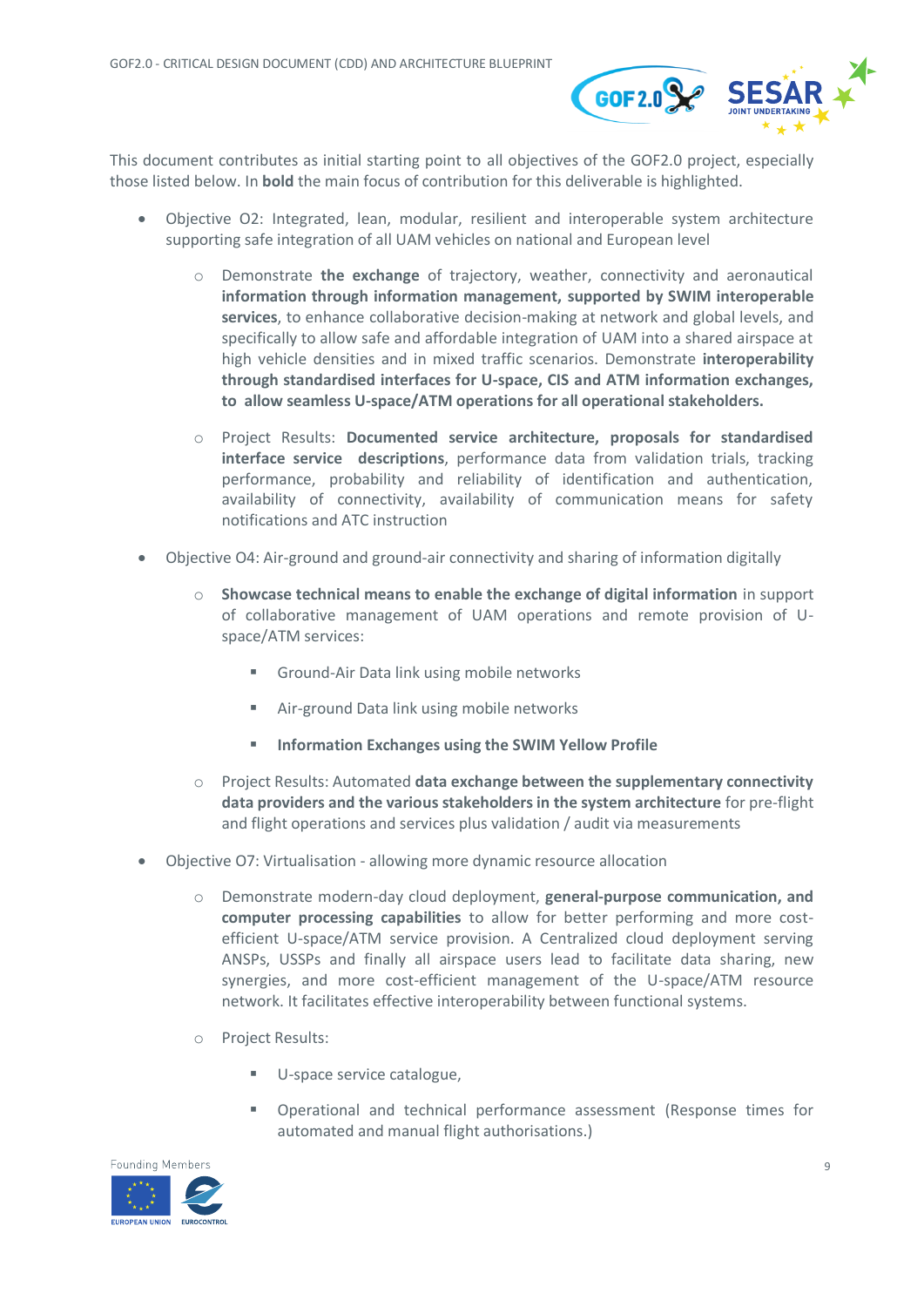

- Data models,
- **ICDs**
- Airspace assessment
- Objective O9: Definition of novel U-space service essential to enable UAM
	- o Introduce novel **U-space services including concept, definition and validation** to serve a safe, orderly and efficient integration of UAM. Within the scope of GOF2.0 the following - but not limited to - services will be defined:
		- mobility data: population densities to calculate ground risks
		- connectivity data to ensure reliable communication links between airborne and ground segments
		- hyperlocal weather information
	- o Project Results:
		- U-space services catalogue,
		- Data models.
		- ICDs

### <span id="page-9-0"></span>**2.3 Intended readership**

This documented is intended to be read by all members of the GOF2.0 USPACE project, specifically, technical Point of Contacts of members involved.

In general, the following entities are intended as readership:

- Air Navigation Service Providers (ANSPs)
- Civil Aviation Authorities (CAAs)
- Administrative Units
- Supplemental Data or Data Service Providers
- Drone Manufacturer
- Drone Operators
- General Aviation Operators
- Authorities
- U-Space / UTM Service Provides
- U-Space / UTM Infrastructure Providers

**Founding Members** 

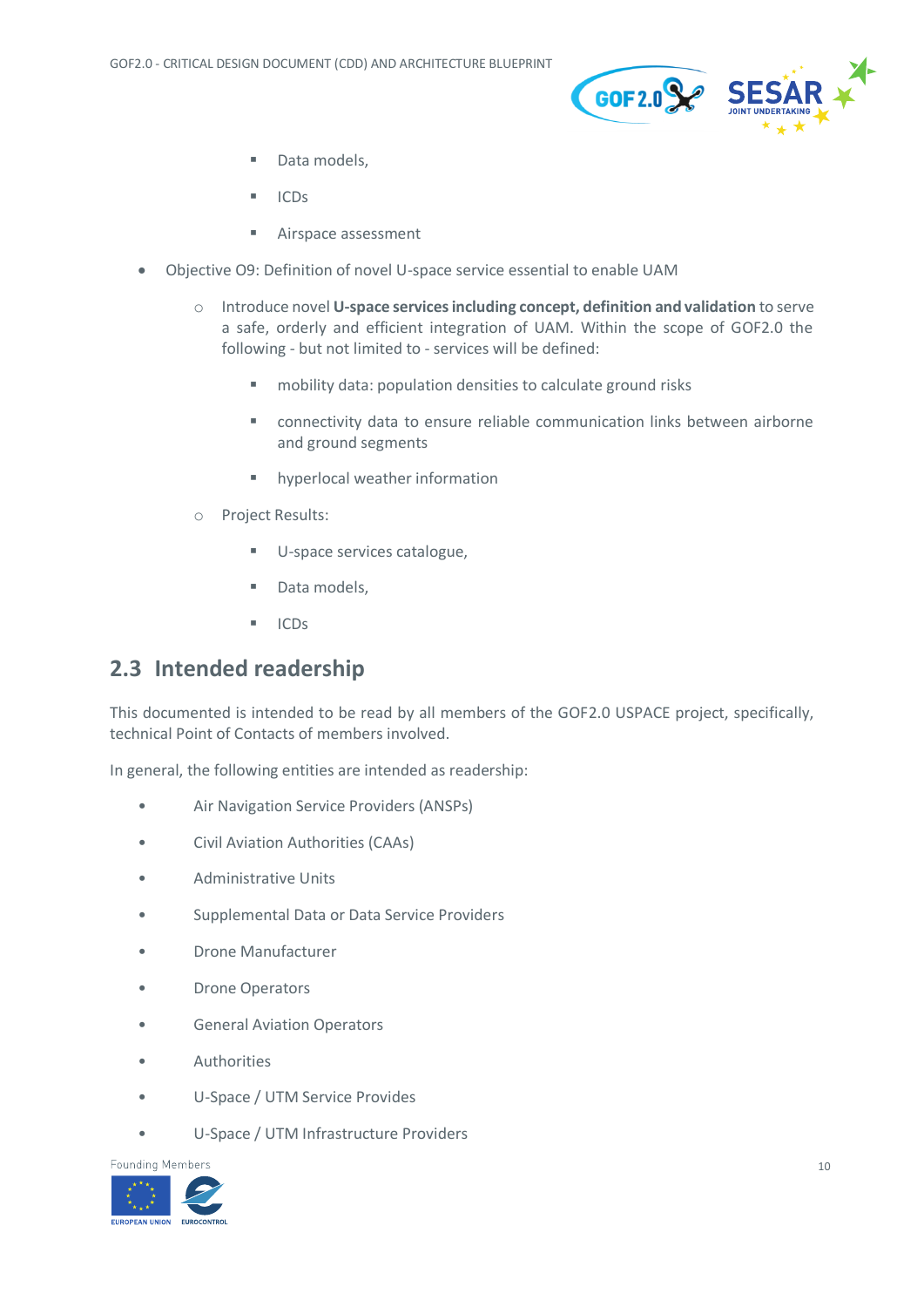

## <span id="page-10-0"></span>**2.4 Structure of the document**

This document is structured as follows.

The first chapter outlines the executive summary.

The second chapter introduces the document by giving an overview of the document, defining the scope and intended readership as well as describing the background and listing used terms and acronyms.

The third chapter outlines the underlying principles applied in the GOF 2.0 architecture blueprint. Particularly, the concept of System Wide Information Management (SWIM) as defined by ICAO (and implemented throughout Europe managed by the SESAR Deployment Manager) as well as the general concept of Service Oriented Architectures are explained in more detail as foundation for the subsequent chapters.

The fourth chapter explains how the blueprint can be realized for an example trial, utilizing interoperability achieved by information services, locating services using a service registry.

The fifth chapter puts the GOF 2.0 architecture blueprint in context to ongoing regulatory work.

### <span id="page-10-1"></span>**2.5 Background**

When producing this document several research and standardization activities, as well as projects, initiatives and existing solutions have been considered.

#### <span id="page-10-2"></span>**SESAR U-Space**

Available input from other U-space projects and CORUS was ingested. Existing concepts of operations in the UTM domain were studied, namely draft CORUS results, the Swiss U-Space ConOps Document as well as the FAA ConOps. [\[3\]](#page-29-3) As baseline GOF USPACE project provided major lessons learned and proved concepts used again in this project.

#### <span id="page-10-3"></span>**EASA**

This project was applied for, granted, and executed while the initial U-space regulation was drafted and finalized. At the time of producing this deliverable, a final version of regulation and its annexes have been available. Guidance Material and Acceptable Means of compliance have been drafted, but have not been available in time to be considered in this deliverable.

#### <span id="page-10-4"></span>**SWIM**

A key concept within GOF2.0 is utilizing SWIM concepts. This document is based on experience from SESAR project participation, especially the SWIM Global Demonstration and SESAR SWIM Masterclass projects. Guidance provided by the Eurocontrol SWIM Specifications and the ICAO Manual on SWIM Concept was used as base for the architecture. [\[3\]](#page-29-3)

#### <span id="page-10-5"></span>**Standards**

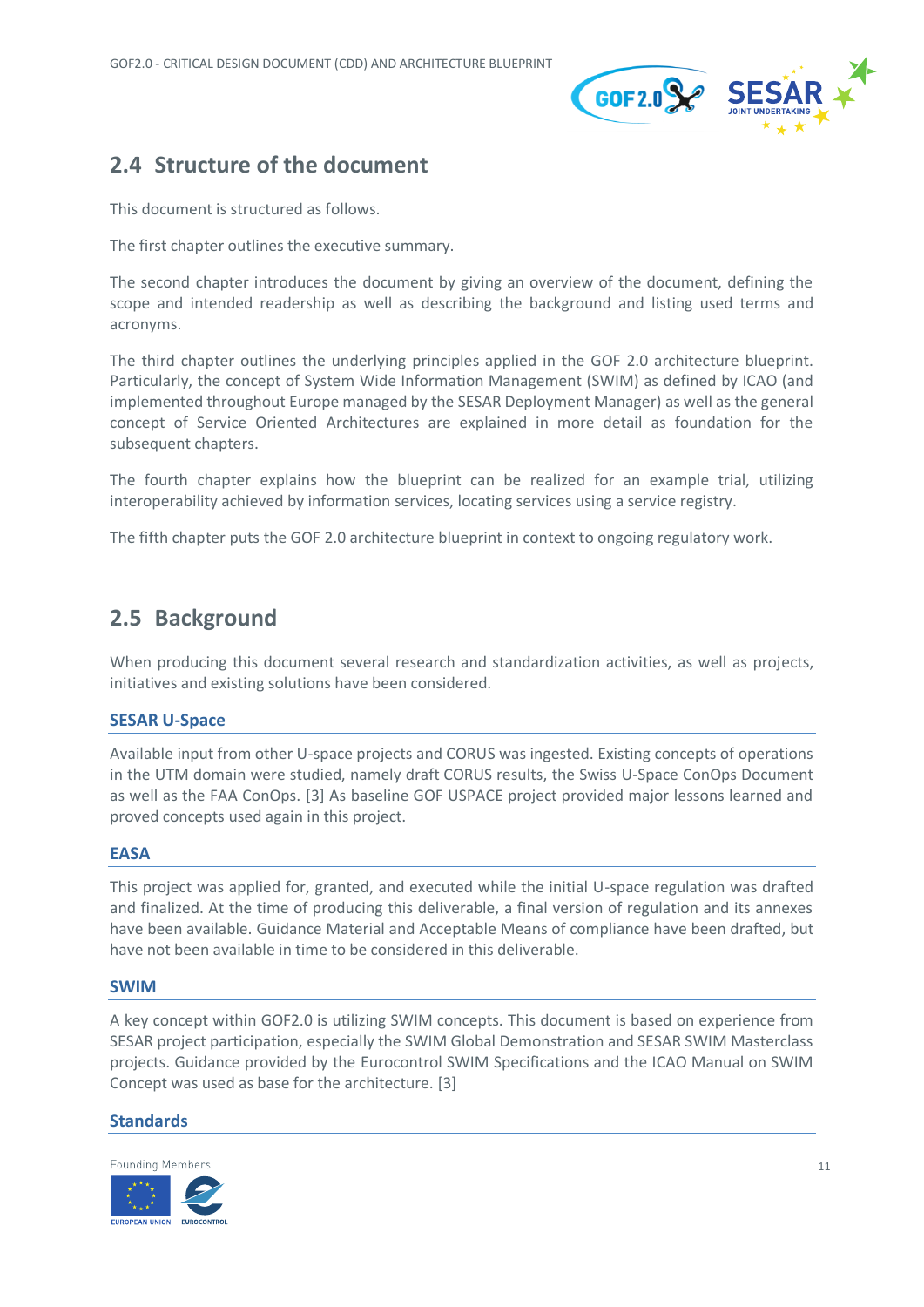

Several existing standards have been looked at to pre-validate the architectural concept. ATM Standards (AIXM, FIXM, ASTERIX, ..), UTM standards and standardisation initiatives as well as open source projects (EUROCAE, ISO, GUTMA, opendroneid, ASTM, …) were considered.

#### <span id="page-11-0"></span>**H2020**

Major contributions to this document originate from Horizon 2020, SESAR and CEF projects. The proposed service and templates were adopted from work performed in EfficienSea2 (H2020) and STM – Sea Traffic Management (CEF).

### <span id="page-11-1"></span>**2.6 Glossary of terms**

| <b>Term</b> | <b>Definition</b> | Source of the definition |
|-------------|-------------------|--------------------------|
|             |                   |                          |

<span id="page-11-3"></span>**Table 1: Glossary of terms**

### <span id="page-11-2"></span>**2.7 List of Acronyms**

| <b>Acronym</b> | <b>Definition</b>                                                    |
|----------------|----------------------------------------------------------------------|
| <b>AIXM</b>    | <b>Aeronautical Information Exchange Model</b>                       |
| <b>ANSP</b>    | Air Navigation Service Provider                                      |
| <b>ASTM</b>    | American Society for Testing and Materials                           |
| <b>ASTERIX</b> | All Purpose STructured EUROCONTROL SuRveillance Information Exchange |
| <b>ATC</b>     | <b>Air Traffic Controller</b>                                        |
| <b>ATM</b>     | Air Traffic Management                                               |
| <b>BVLOS</b>   | Beyond Visual Line Of Sight                                          |
| <b>CDM</b>     | <b>Collaborative Decision Making</b>                                 |
| <b>CEF</b>     | <b>Connecting Europe Facility</b>                                    |
| <b>COTS</b>    | Commercial off-the-shelf                                             |
| <b>CONOPS</b>  | <b>Concept of Operations</b>                                         |
| <b>CR</b>      | <b>Change Request</b>                                                |
| <b>EASA</b>    | <b>European Union Aviation Safety Agency</b>                         |
| <b>EATMA</b>   | European ATM Architecture                                            |
| <b>E-ATMS</b>  | European Air Traffic Management System                               |
| <b>HPAR</b>    | Human Performance Assessment Report                                  |
| <b>GUTMA</b>   | <b>Global UTM Association</b>                                        |
| <b>FAA</b>     | <b>Federal Aviation Administration</b>                               |
| <b>FIXM</b>    | <b>Flight Information Exchange Model</b>                             |

**Founding Members** 

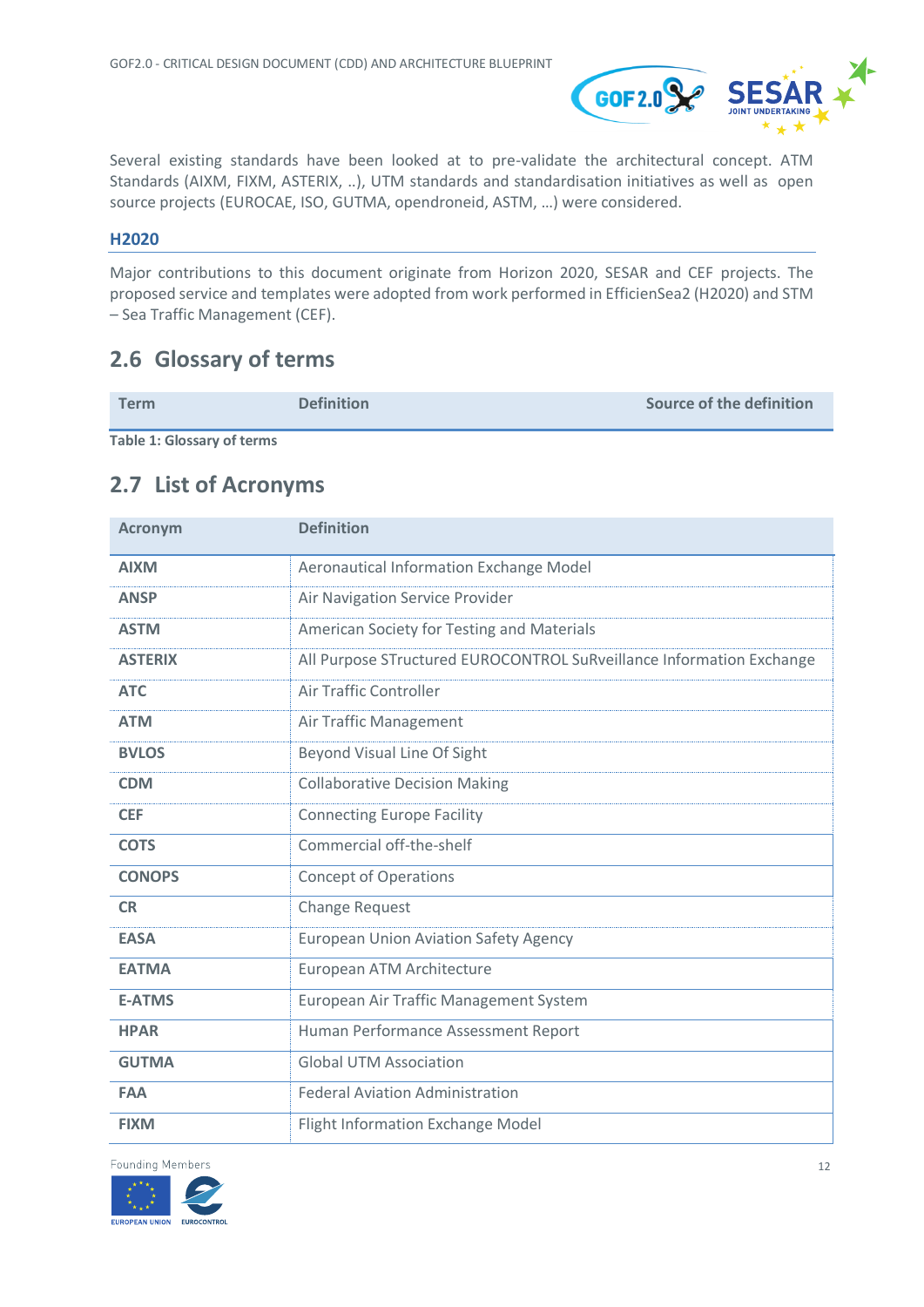

| <b>IALA</b>  | International Association of Marine Aids to Navigation and Lighthouse<br>Authorities |
|--------------|--------------------------------------------------------------------------------------|
| <b>ICAO</b>  | International Civil Aviation Organisation                                            |
| <b>SAC</b>   | Safety Criteria                                                                      |
| <b>SAR</b>   | <b>Safety Assessment Report</b>                                                      |
| <b>SecAR</b> | <b>Security Assessment Report</b>                                                    |
| <b>SESAR</b> | Single European Sky ATM Research Programme                                           |
| <b>SOA</b>   | Service-oriented architecture                                                        |
| <b>SJU</b>   | SESAR Joint Undertaking (Agency of the European Commission)                          |
| <b>SWIM</b>  | <b>System Wide Information Management</b>                                            |
| <b>UAS</b>   | <b>Unmanned Aerial System</b>                                                        |
| <b>UAV</b>   | Unmanned Aerial Vehicle                                                              |
| <b>UTM</b>   | <b>Unmanned Traffic Management</b>                                                   |

<span id="page-12-0"></span>**Table 2: List of acronyms**

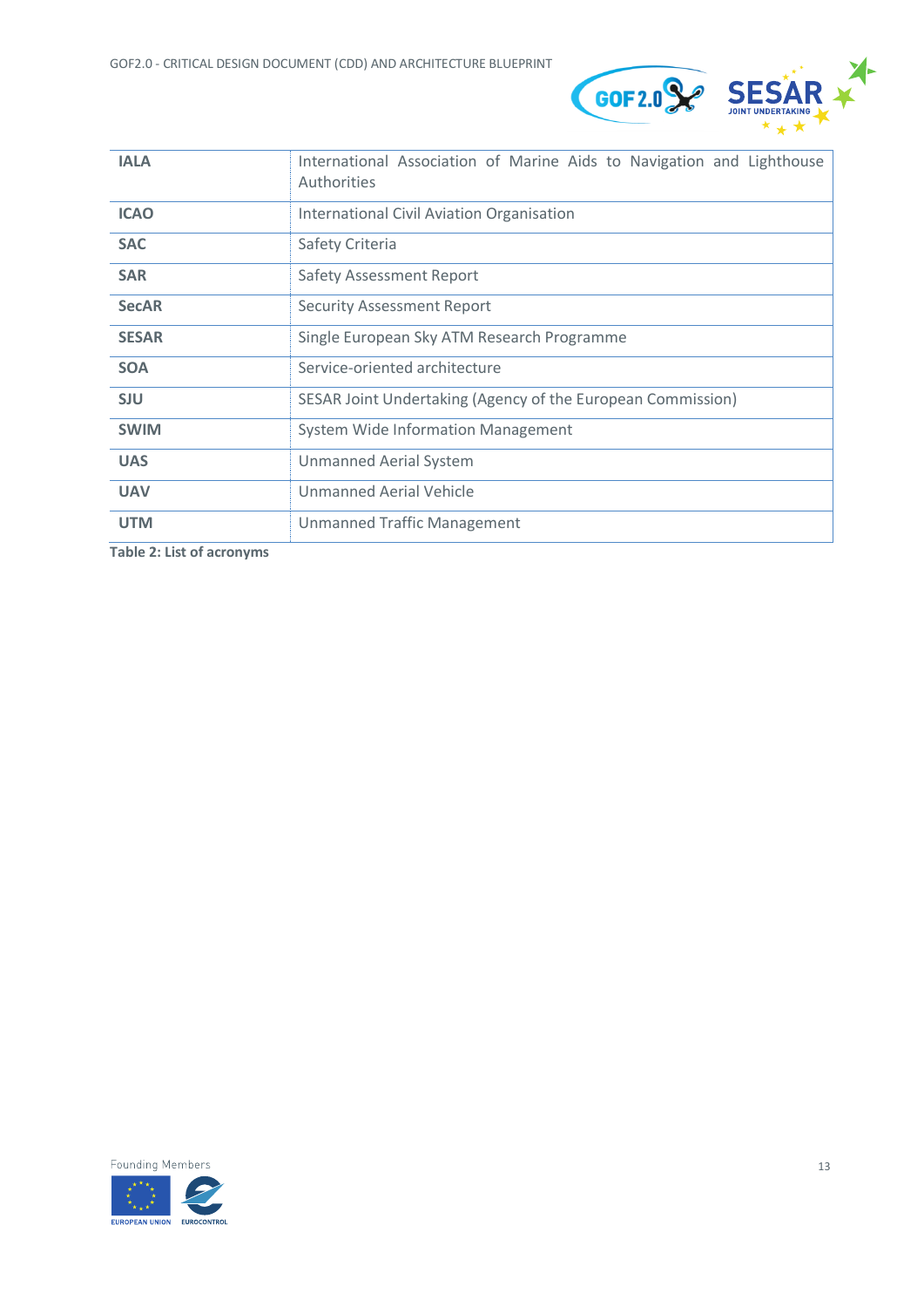

## <span id="page-13-0"></span>**3 Design Principles / SWIM**

GOF 2.0 is following U-space architecture principles as described by SESAR. Based on all those principles, one major design approach considered is decoupling conceptual and technical matters, providing guidance while allowing for flexibility in implementation and future extensibility.

It is based on SWIM principles laid out in ICAO's Doc 10039, Manual on System Wide Information Management (SWIM). Paragraph 2.3.5 summarizes:

> *Interoperability is achieved on a global scale through the use of common*  information exchange models for information elements of interest, the use of *common services for information exchange, and the use of appropriate technology and standards.*

Summarizing SWIM principles, information services should be described, by defining

- Harmonized conceptual and logical data models including definition of logical format, structure and data elements
- Service lifecycle, behaviour & performance levels
- Means to look up and access services

This enables information to reach and keep a state where it is "known and managed". The described conceptual/logical information services can be realized in different technical implementations, "thus enabling an architectural approach based on one logic and multiple potential solutions". It allows to keep concepts stable while technology changes and evolves.

On a conceptual level, following the SWIM principles laid out before, information should be described technology agnostic, e.g. in UML or by comparable means. The aim is to document the key aspects of a dedicated service at the logical level.

An example of this approach can be studied in EUROCAE ED-269, where a conceptual definition and its implementation in a standard data encoding are defined in one document.

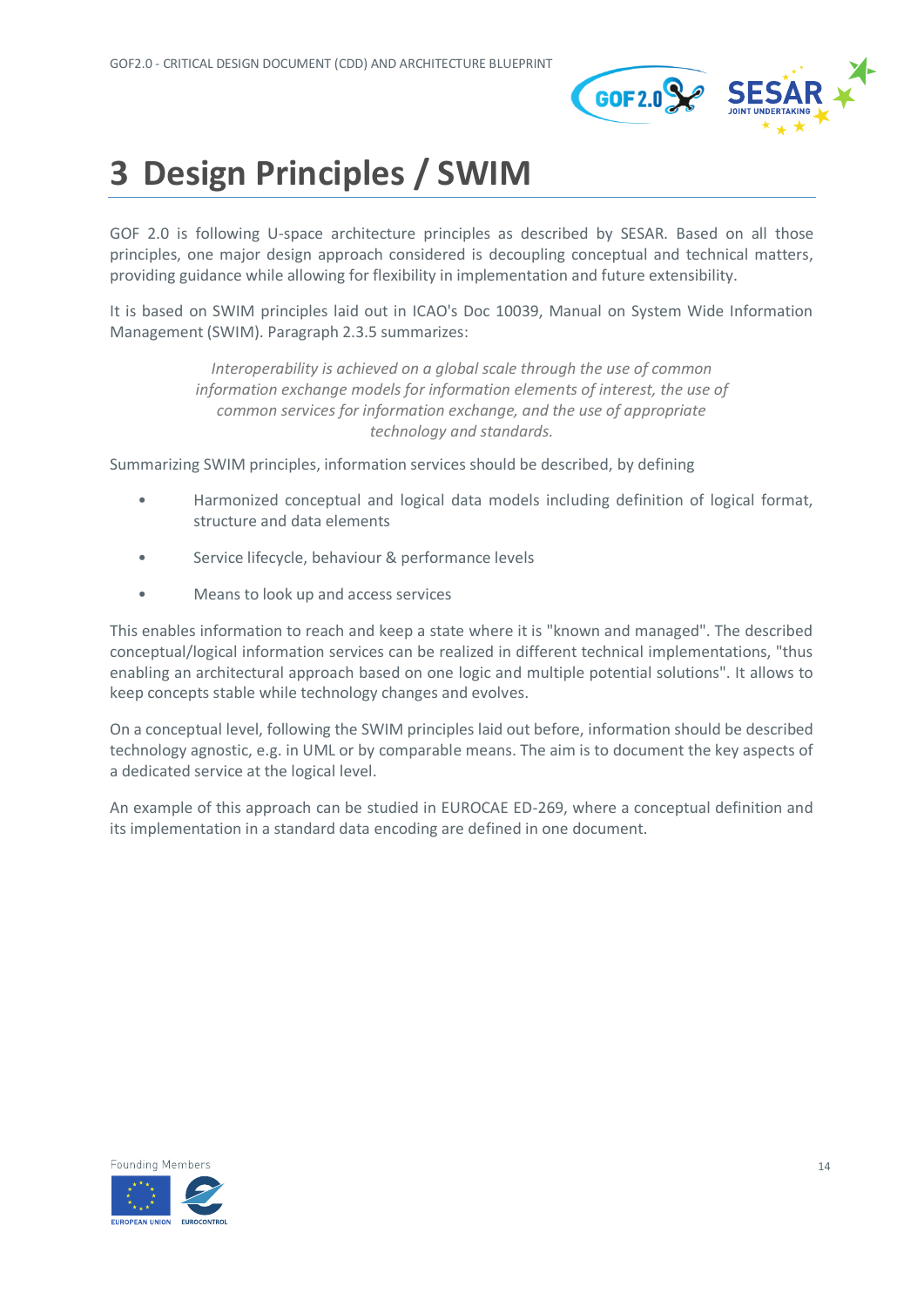



#### <span id="page-14-0"></span>**Figure 2: Service Provision landscape in context of a U-space airspace**

The figure above tries to sketch an overview of a service provision landscape in the context of a Uspace Airspace.

A Common Information Service Provider for a U-space Airspace shall

- Maintain a Service Registry, allowing all stakeholders to look up service related information, as described below.
- Provide Information Exchange Services for the U-space Airspace, by maintaining Information Exchange Service Instances.

The Service Registry (maintained by a Common Information Service Provider) shall offer the following service-related information:

- A list of U-space Service Providers that are offering U-space Services for the U-space Airspace.
- Access information to U-space Service Instances provided for the U-space Airspace.
- Access information to Information Exchange Service Instances provided for the U-space Airspace.

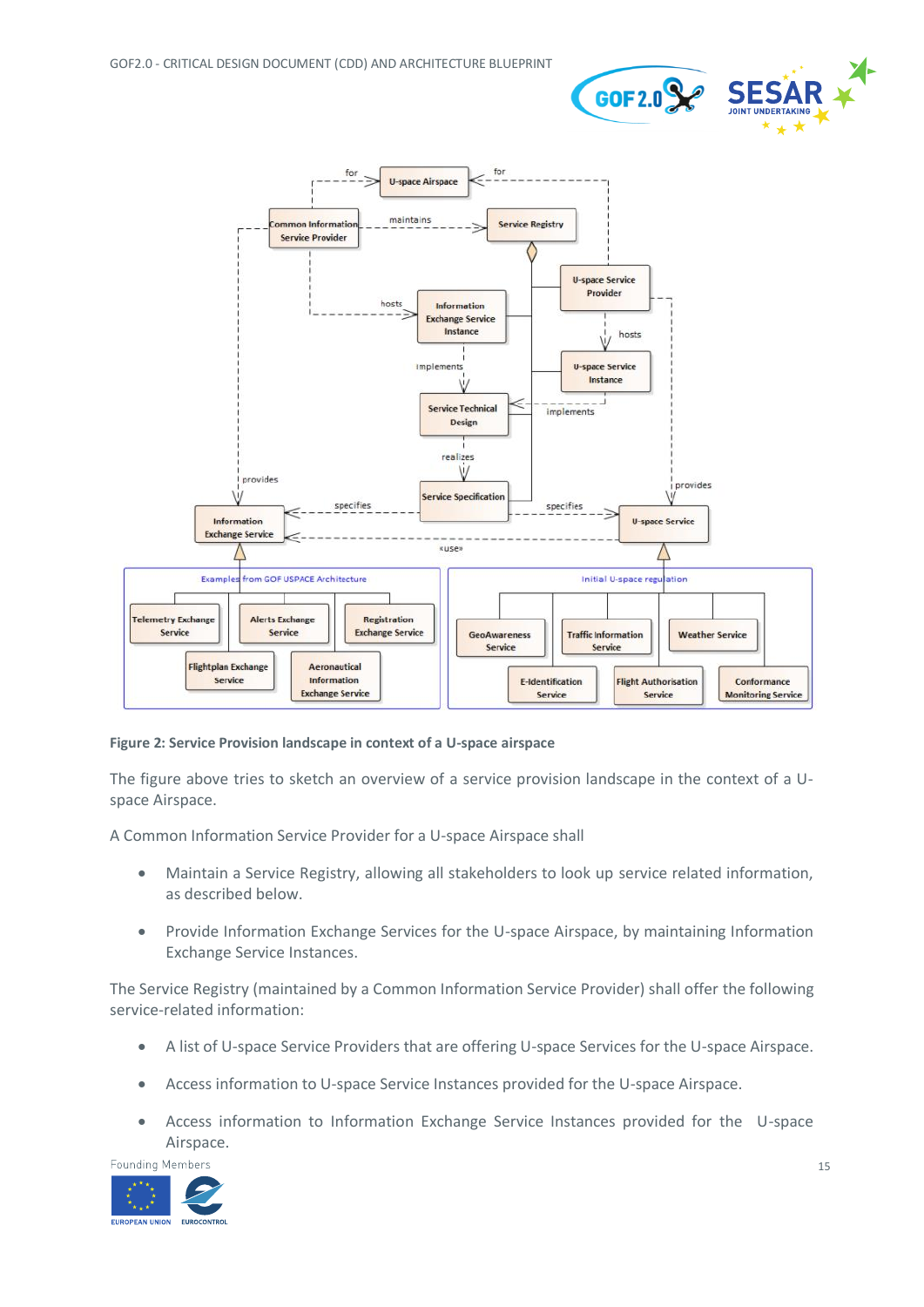

- Technical information about U-space Services and Information Exchange Services provided for the U-space Airspace.
- High level service specifications for U-space Services and Information Exchange Services provided for the U-space Airspace.

A U-space Service Provider provides one or several U-space Service(s) for the U-space Airspace via dedicated U-space Service Instances.

For the definition of U-space Service, please refer to the initial U-space regulation. The following Uspace Services are listed in the initial U-space regulation:

- Network Identification service
- Geo-awareness service
- UAS flight authorisation service
- Traffic information service
- Weather information service
- Conformance monitoring service

A U-space Service Instance is the technical means (hosted by a U-space Service Provider) to provide a U-space Service. Such a service instance is characterized by the technical and administrative access details (e.g., URL, authentication mechanism, …). A service instance represents the implementation of a Service Technical Design.

Information Exchange Services facilitate data exchange for information provided and consumed by Uspace services. Information Exchange services aim, for example, at publishing the "single truth" of certain U-space related information to interested parties. The following example Information Exchange Services have been identified in the SESAR GOF 2.0 project:

- Traffic exchange service
- Flightplan exchange service
- Aeronautical information exchange service
- Alerts exchange service
- Registration exchange service
- Ground control station integration service

An Information Exchange Service Instance is the technical means (hosted by a Common Information Service Provider) to provide an Information Exchange Service. Such a service instance is characterized by the technical and administrative access details (e.g., URL, authentication mechanism, …). A service instance represents the implementation of a Service Technical Design.

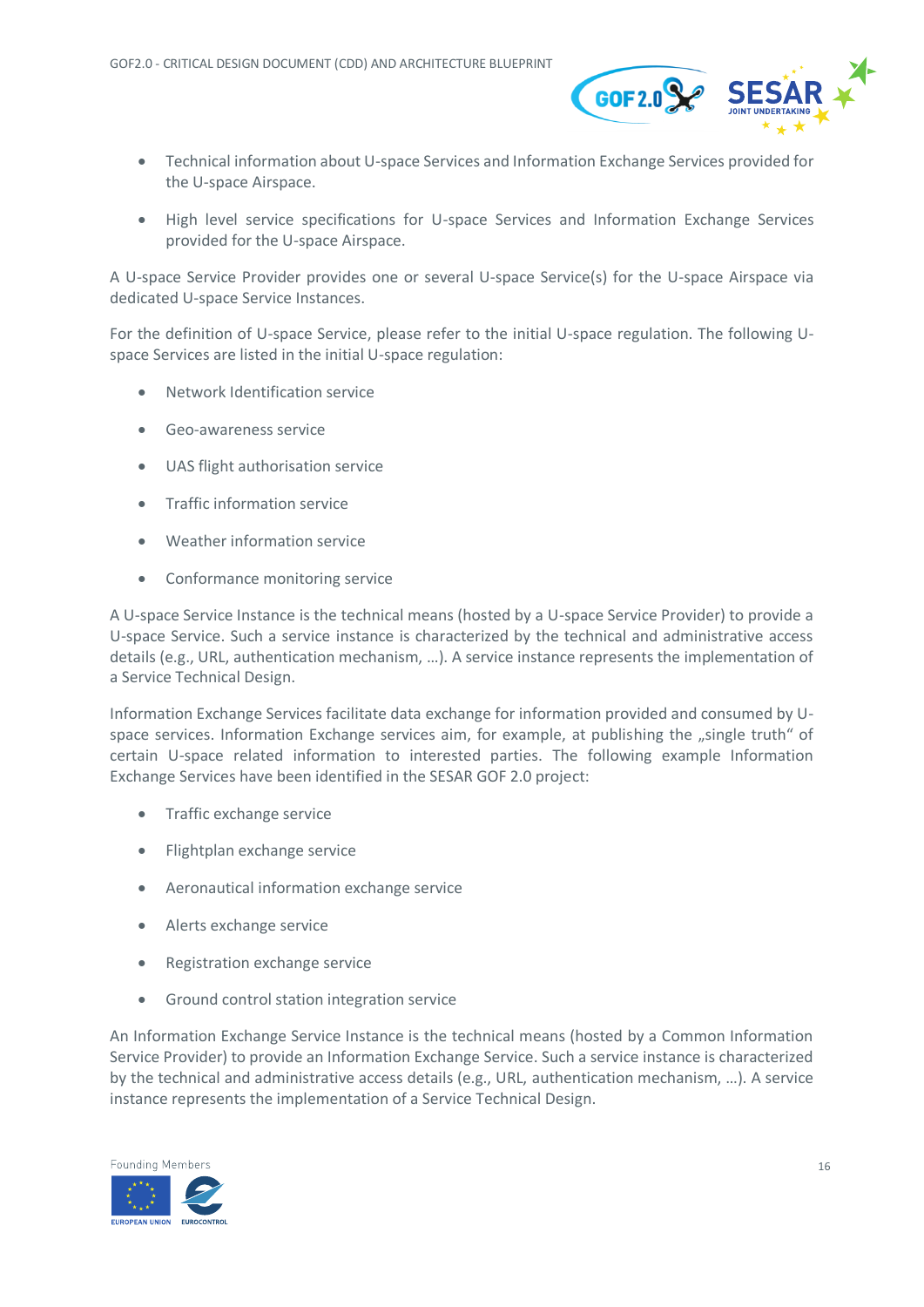

In general, services (be it U-space services or Information Exchange services) are described using a layered approach to decouple logical, technical and runtime aspects. Runtime aspects are described in form of Service Instances, as mentioned above.

Technical aspects are described in form of Service Technical Design documents. The Service Technical Design describes, for example, the access protocols or the detailed data encoding rules and exchange formats (XML, JSON, …) used for a certain service implementation as implemented by a specific service instance.

The high-level logical aspects of a service are described in form of Service Specification documents. At this level, Information Exchange services as well as U-space services shall be specified and described in a technology-agnostic way, providing the following kind of information for each service:

- Requirements
- Service interfaces
- Service operations
- Service data model
- Dynamic behaviour

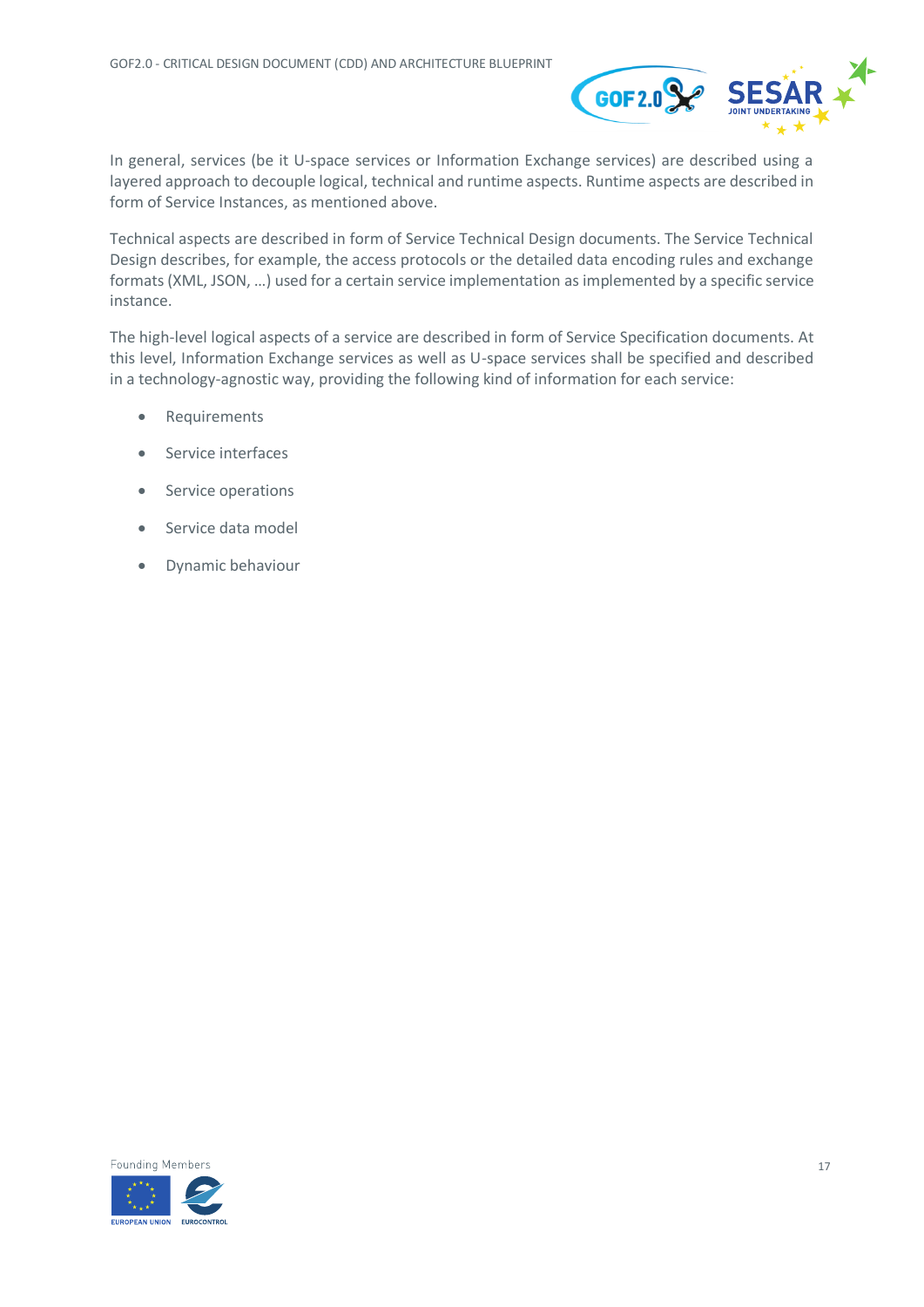

## <span id="page-17-0"></span>**4 Architecture Blueprint**

GOF2 integrates systems of project partners utilizing Information Exchange service based on SWIM principles in a service oriented architecture.



#### <span id="page-17-1"></span>**Figure 3 GOF2 High Level Architecture**

Partners act in roles (or provide applications and services for roles simulated in trials):

- UAS Operator
- USSP
- Supplemental Data Provider
- CISP
- ANSP
- Authority
- International System
- Administrative Unit

**Founding Members** 

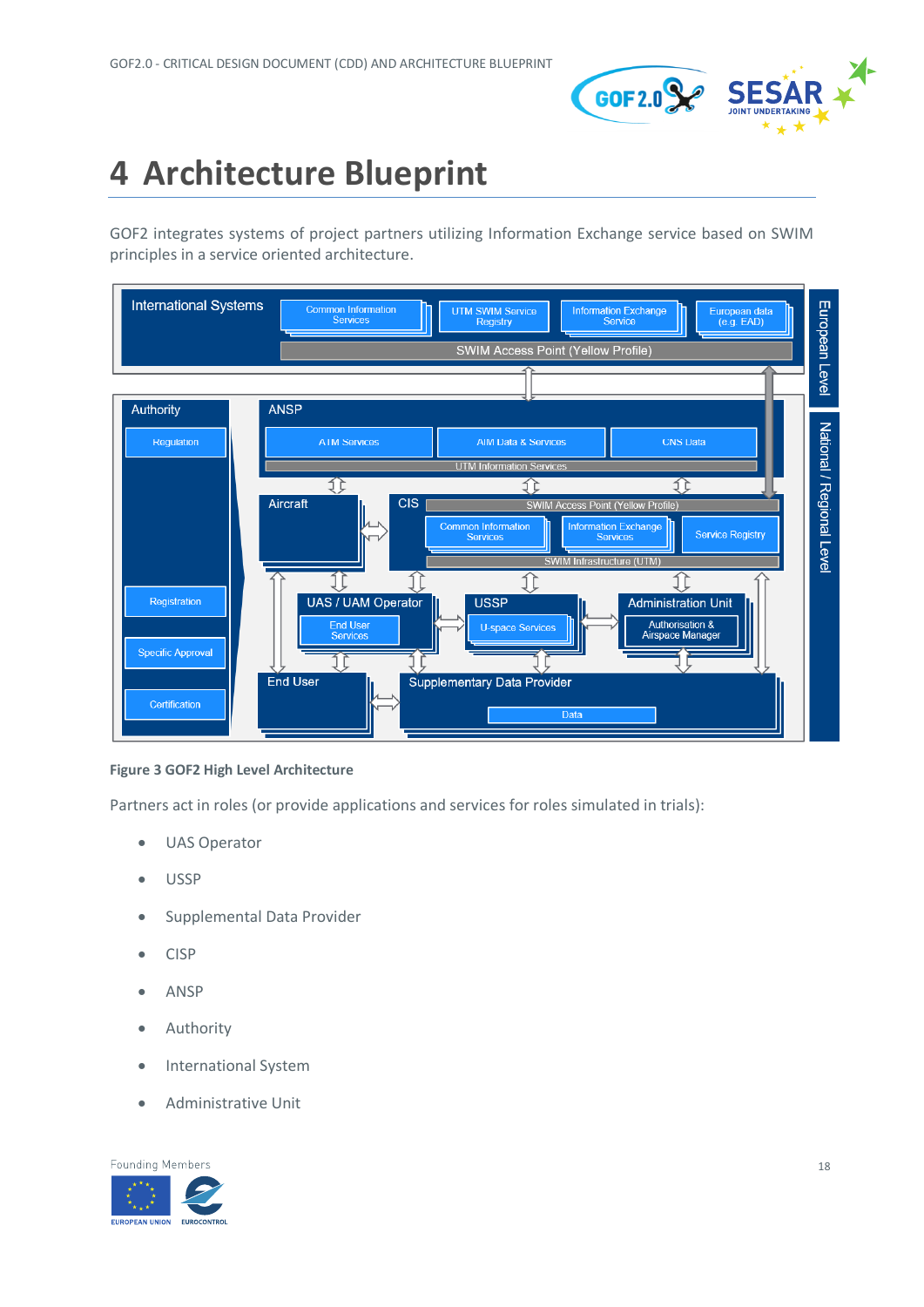

Any information exchange between partners is based on service specifications on conceptual level, based on SWIM principles. Services provided by partners offer interfaces, which are mapped (traced) to the service specifications. Information exchange is decoupled from business services. Where necessary, conversion services are developed to achieve technical interoperability.

A multi-step approach is used

- 1. Operational needs and KPIs based on trials and project objectives are defined
- 2. Services required to meet the needs and KPIs are identified
- 3. On conceptual level, any information exchange between those services is documented and specified
- 4. On technical level, APIs and services are mapped to the conceptual level
- 5. Conversion services are developed where necessary.



#### <span id="page-18-0"></span>**Figure 4 Multi step approach to achieve technical interoperability**

As an example, the need to exchange aircraft position data between ANSP and UAS operator is identified. All relevant stakeholders in the digital data chain discuss and agree on how this position data is described, and which service operations are necessary to cooperate.

UAS operator and ASNP use different data formats, the UAS operator utilizes ReST services providing data in JSON Format, whereas the ANSP provides surveillance data in ASTERIX. Involving all roles that

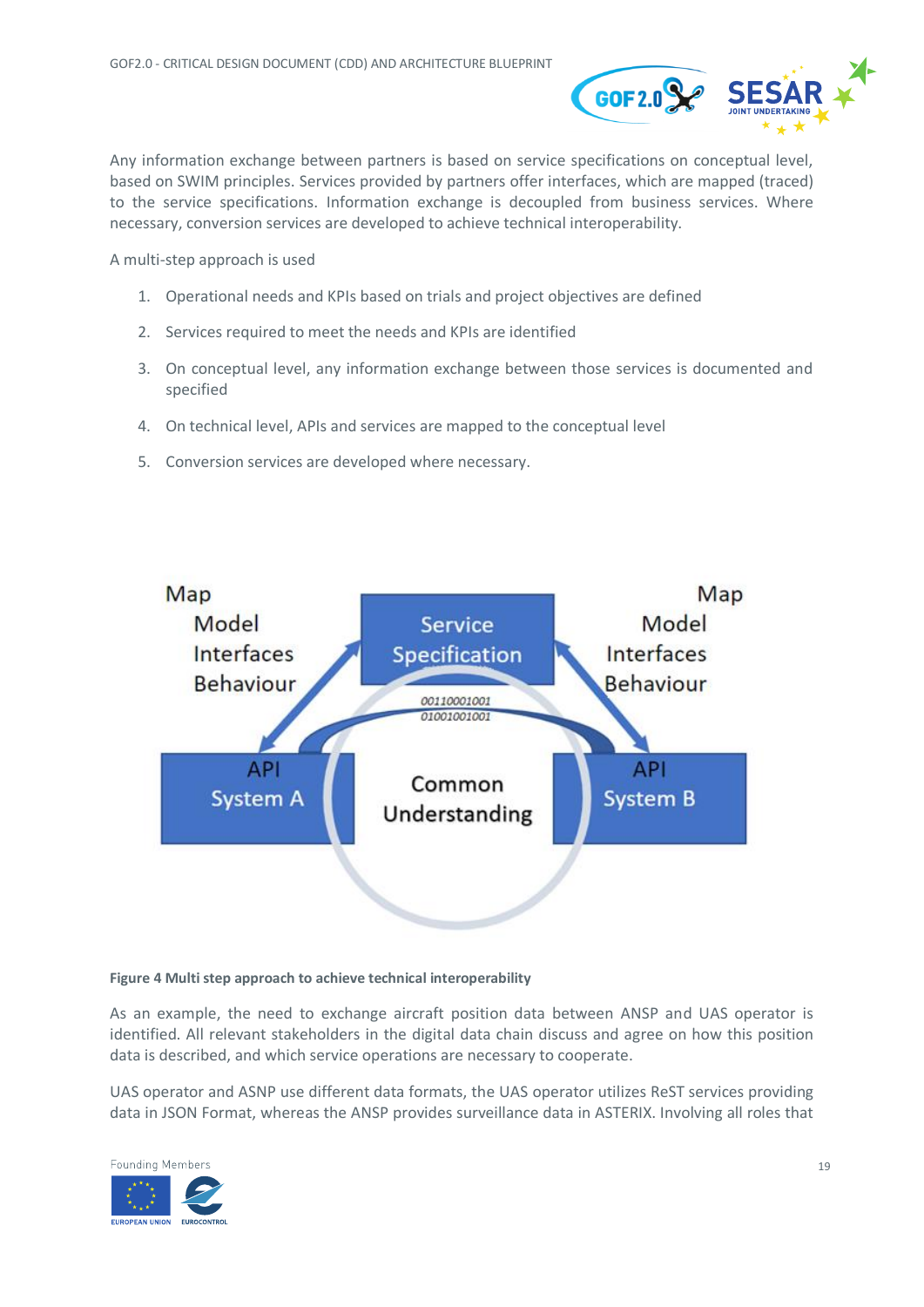

connect UAS operator and ANSP (e.g. USSP and CIS), all attributes required are identified and described in a technology agnostic way, including requirements (e.g., for data quality and latency).

Together they create a service specification, documenting that a position has to have an Identifier, Latitude, Longitude, Altitude and information on data precision.

Once this specification is agreed, both partners map their technical interface. Relevant elements of the JSON structure are traced to attributes in the service specification by the UAS operator. The ANSP traces the applicable elements of an ASTERIX record to the service specification. Both ASTERIX and JSON structure could hold additional information not listed in the service specification.

Finally, a conversion service has to be deployed, it is agreed that this service is provided by a CIS, allowing all stakeholders to use it.

To allow a flexible setup for deployments, a service registry is foreseen both on international and trial level. Service providers register their provided services in the service registry, providing

- Service endpoints (e.g. IP Address or Domain Name)
- The geographical area in which this specific service is provided (e.g. Tallin CTR)
- Technical Documentation (API Specification, Webservice Descriptor...)
- The service specifications implemented (e.g. Traffic/Telemetry, Operation Plan...)
- Means to identify the service provider

In a deployment, the service registry is used by stakeholders to locate

- CIS
- USSP
- Supplemental Services
- .. other relevant stakeholders

### <span id="page-19-0"></span>**4.1 Service Documentation Overview**

For the purpose of service regulation, it makes sense to define a documentation framework for services. The proposed three-layer approach for such a framework offers the required flexibility:

- It allows to specify important corner stones of a service on a high level, without restricting the possible technical realisations too much.
- It still allows different service providers to implement and provide their services in different technical realisations, as appropriate.
- It helps ensuring that running service instances are conformant to the specifications mandated by regulations.

The figure below illustrates three-layer approach, involving Service Specification, Service Technical **Design and Service Instance.**<br>Founding Members

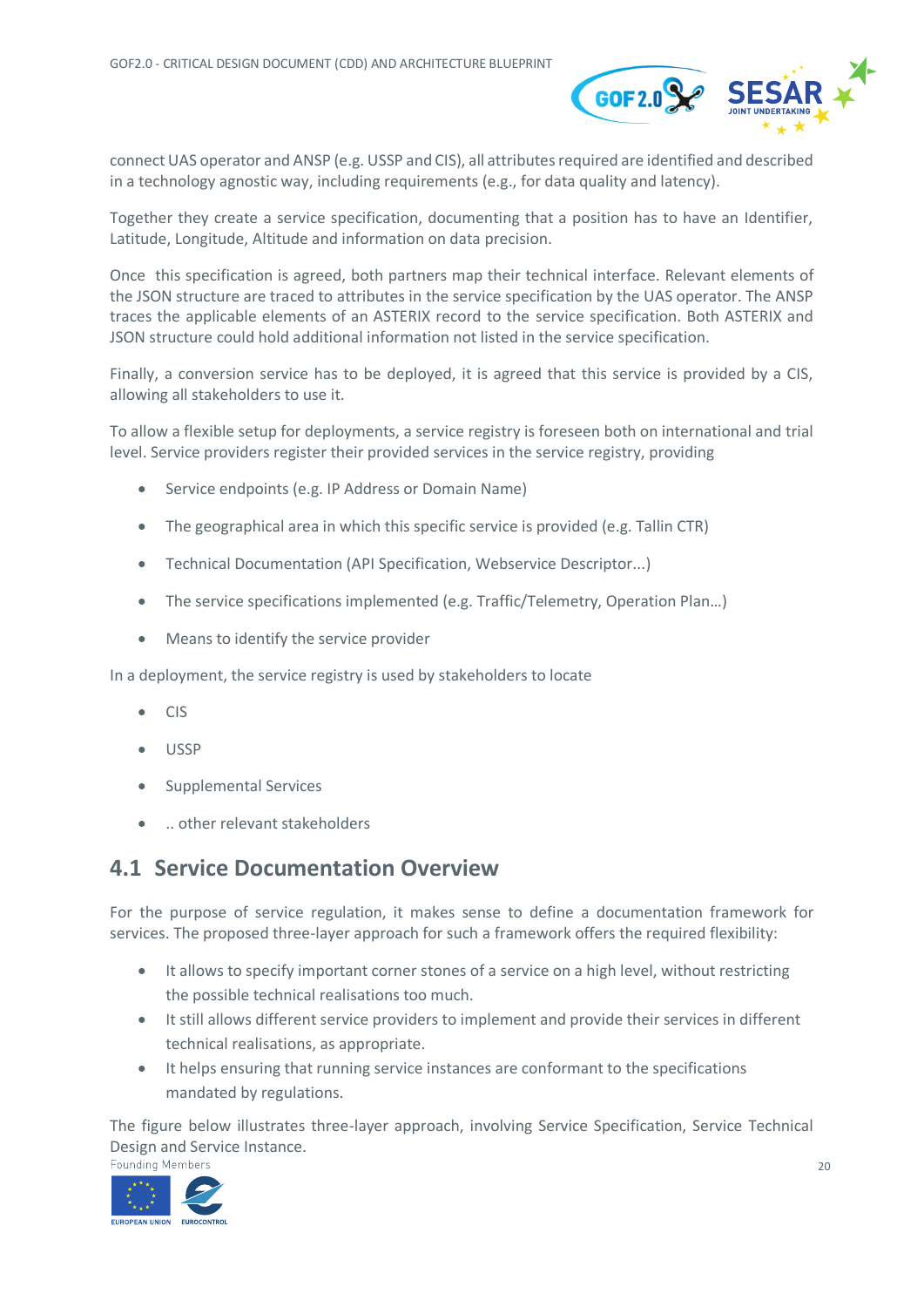



#### <span id="page-20-0"></span>**Figure 5: Three layer approach on service documentation**

A service documentation framework for Information Exchange Services could look like the following figure.

Information Exchange Services are described on a high level in a technology agnostic way. This is done in a Service Specification Document, using a standardized document template (Service Specification Template). Service Specifications facilitate a common view on service context, interfaces, data model used and behaviour.

Actual implementations of those services will have to refer to the logical descriptions. The technical aspects are described in a Service Technical Design Description, again using a standardized document template. At a minimum, the logical contract defined in the Service Specification must be fulfilled. If more functionality (than a Service Specification requires) is implemented in an open and competitive market environment, it is not mandatory to document it.

Instances of services (compliant with a Service Technical Design) provided by actors are described in a Service Instance Descriptions, again using a standardized document template.

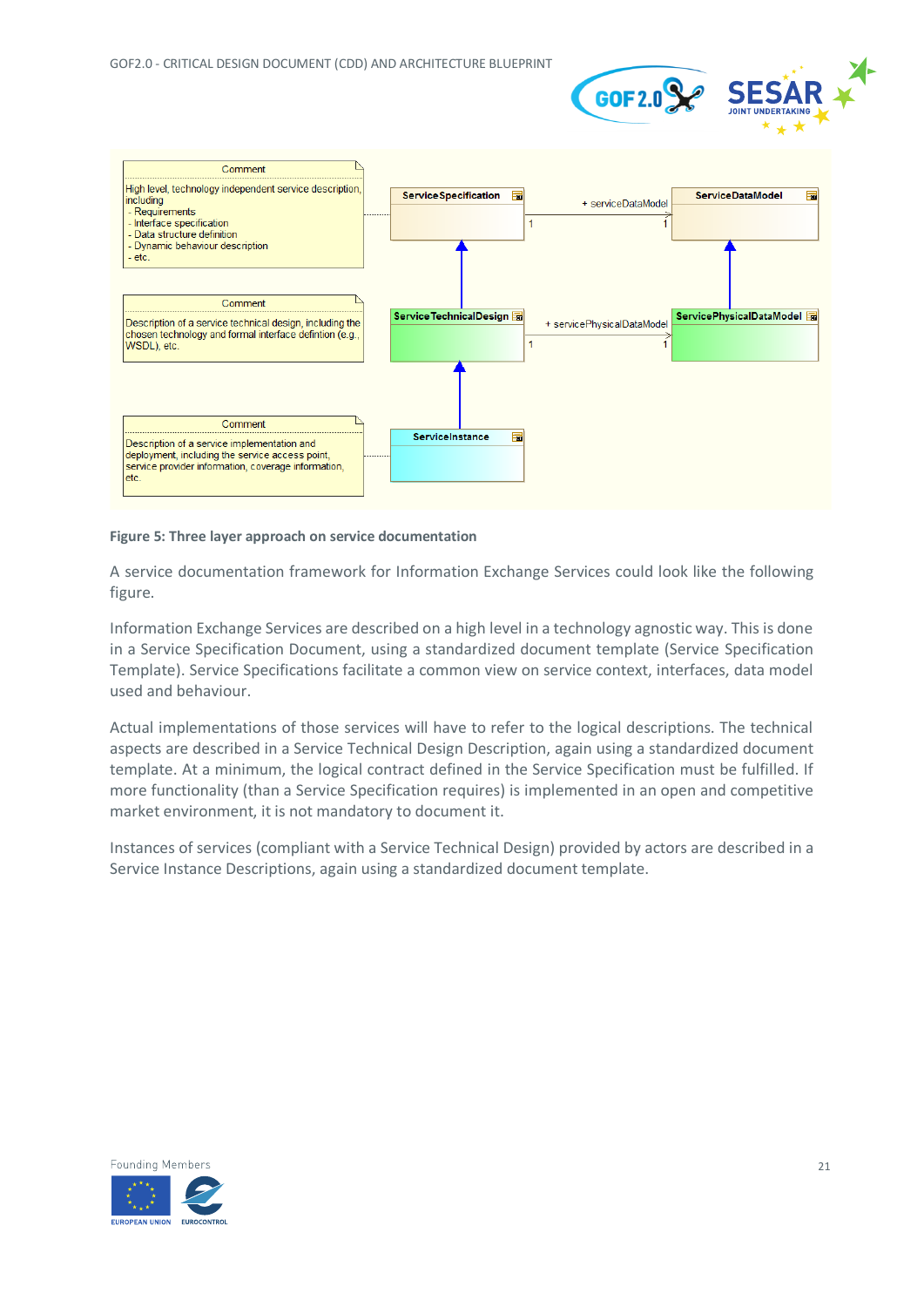



<span id="page-21-1"></span>**Figure 6: Service Documentation Framework**

In the scope of EASA regulations, a Service Specification Template and corresponding Service Documentation Guidelines could be formally described in the regulation annex [\[2\],](#page-29-2) or applicable guidance material and acceptable means of compliance.

## <span id="page-21-0"></span>**4.2 Service Specification Template**

Proposed Table of contents for a Service Specification Template:

- Service Identification
	- o The purpose of this chapter is to provide a unique identification of the service and describe where the service is in terms of the engineering lifecycle.
	- o It should contain
		- Service Name
		- Unique Identifier
		- Version
		- Short Description

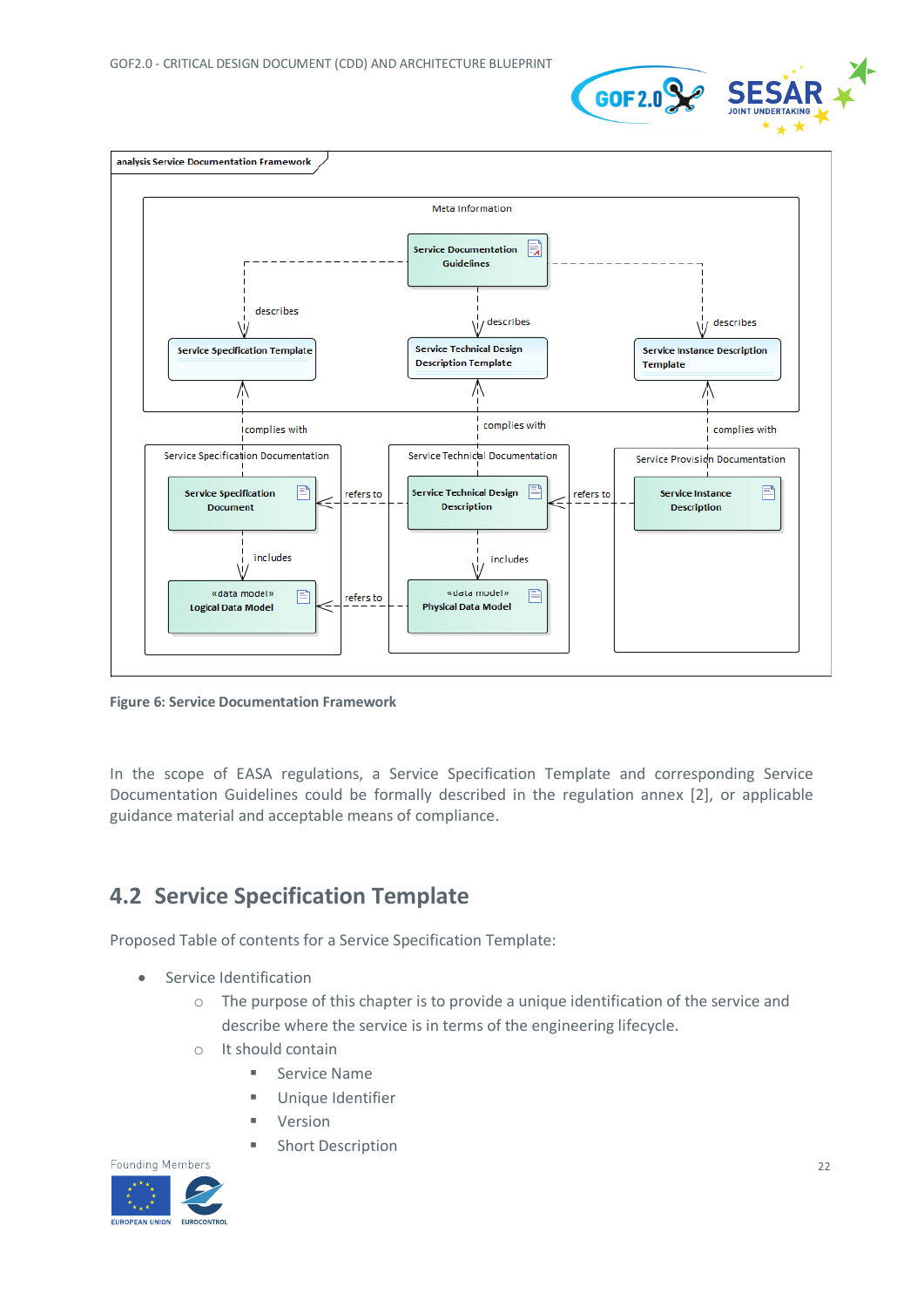

- Keywords
- Points of contacts (authors, architects, and their organisations)
- Lifecycle status (e.g.: Provisional, Released, Deprecated)
- Operational Context
- **Service Overview** 
	- $\circ$  This chapter aims at providing an overview of the main elements of the service.
	- o Architectural elements applicable for this description are:
		- Service:
			- the element representing the service in its entirety.
		- Service Interfaces: the mechanisms by which a service communicates. Defined by allocating service operations to either the provider or the consumer of the service.
		- Service Operations: describe the logical operations used to access the service.
- Service Data Model
	- $\circ$  Describes the information model, i.e., the logical data structures to be exchanged between providers and consumers of the service
	- $\circ$  It is recommended to visualise the data structures by using UML diagrams.
	- o The full information model (logical data structure) should be shown using diagram(s) and explanatory tables.
	- $\circ$  It is mandatory to give a description of each entity item (class), its attributes and the associations between entity items after each diagram showing data items.
- Interface Specification
	- o Describes the details of each service interface.
		- purpose, message exchange pattern and architecture of the Interface.
		- A service interface supports one or several service operations.
		- Each operation shall be described by providing information about
			- Functionality
			- Parameters: referring to the Service data model defined above
	- $\circ$  The Service Interface specification covers only the static design description while the dynamic design (behaviour) is described in the next section.
- Dynamic Behaviour
	- o Describes the interactive behaviour between service interfaces (interaction specification) and, if required, between different services (orchestration).
	- o Following types of views and UML diagrams should be used to describe the dynamic behaviour
		- Sequence Diagrams
		- Interaction Diagrams
		- **State Machine Diagrams**

## <span id="page-22-0"></span>**4.3 Service Instances and their relation to service documentation**

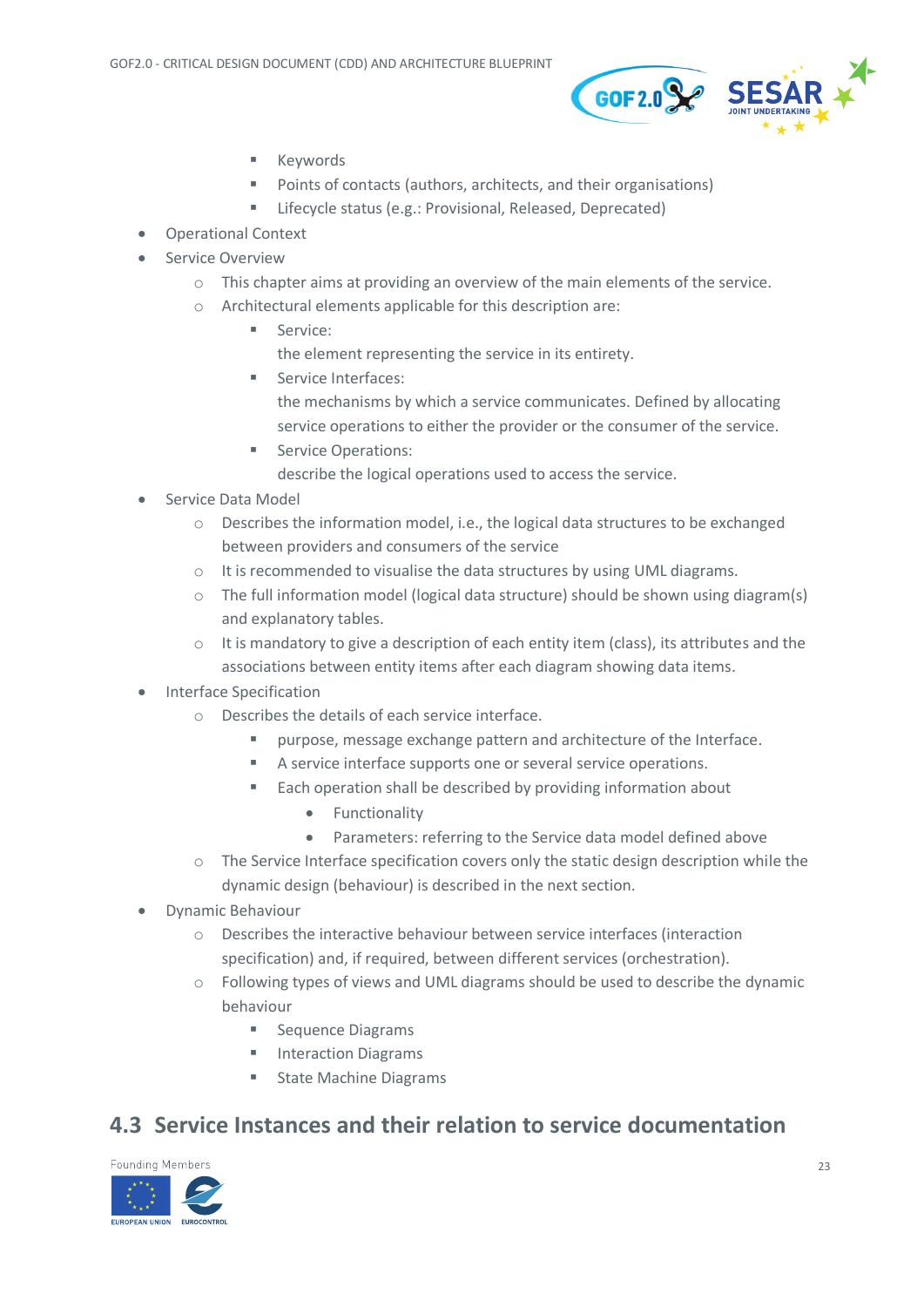

[Figure 7](#page-23-1) shows how service instances relate to the three layers of service documentation and how they are used to implement, provide, register and lookup services.



<span id="page-23-1"></span>**Figure 7: Service instances and their relation to service documentation**

An example flow could be:

- 1. Service Provider C decides to provide an already specified U-space service in a new airspace
	- a. An existing Technical Design is retrieved and implemented
- 2. Service Provider C enters operations and provides a service instance
	- a. The instance is registered in the Service Registry

Now, it can be located by Service Consumer B, using the lookup functionality of the service registry.

B already has implemented the consumer interface described in the Technical Design from a previous operation (e.g. in a different U-space airspace), B can immediately use the service provided by B

### <span id="page-23-0"></span>**4.4 Enabling reuse of conceptual work in new technology**

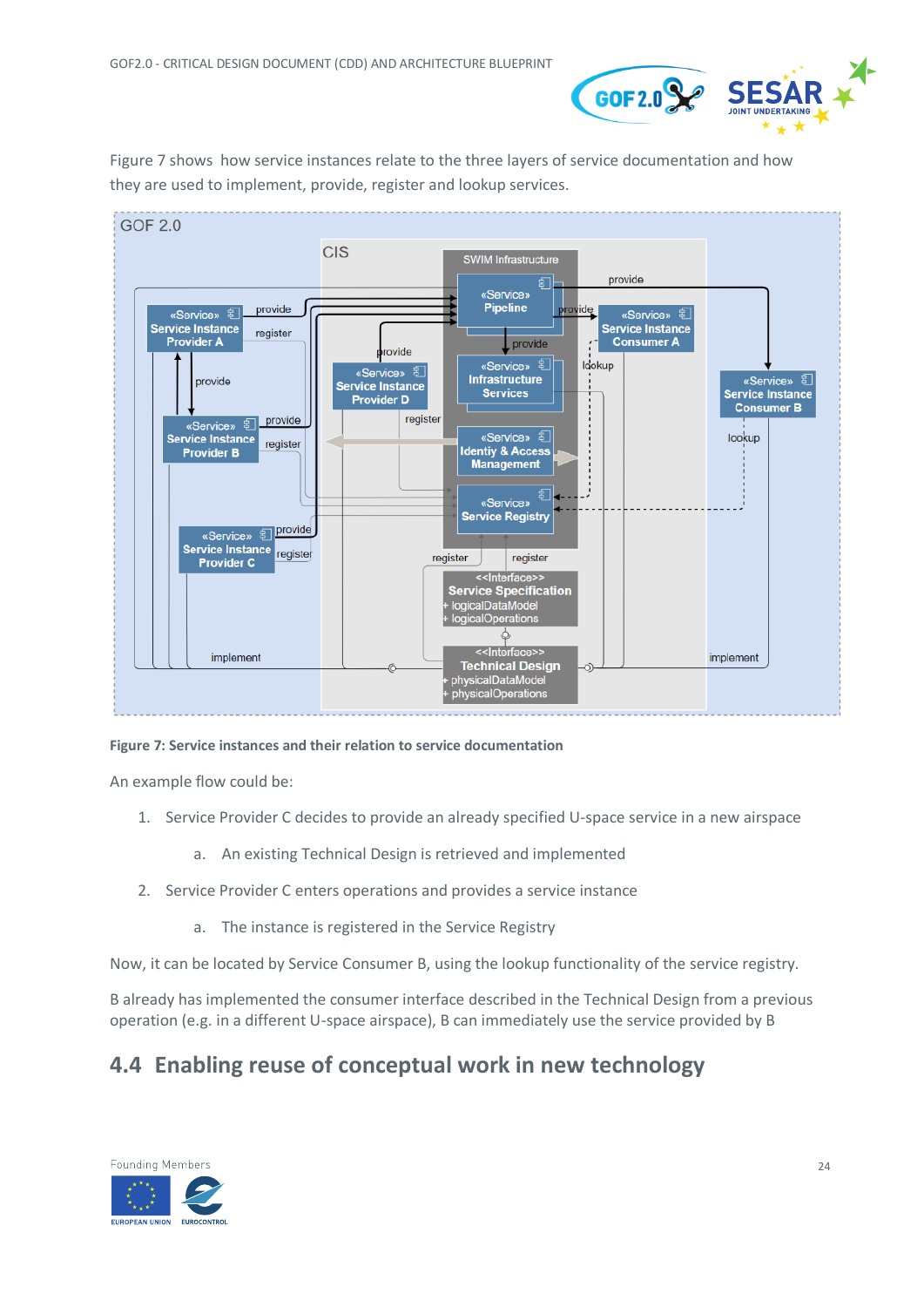

Decoupling conceptual specification from technical design work has not only advantages in system integration, it facilitates evolvement of the respective layer at its own speed within its own governance body.



#### <span id="page-24-0"></span>**Figure 8: Concept & Technology over time**

Typically, technology evolves in faster iterations than concepts. E.g. the concept of a flight. Flight phases and declaring indent could be considered to be similar for all aircraft – manned or unmanned. Naming might be different, level of detail could vary – in essence the general concept remains quite stable, the steps an aircraft performs or states it is in while operating.

Over time this concept was realized in different technologies. Early implementations relied on local interaction and coordination with local communities to prepare for single flights. With growth in traffic & distance, pen, paper and early telecommunications where involved, first formal processes designed and required. Scaling up and introducing IT systems, analogue concepts where mirrored in first digital systems supporting flight processing.

This does not mean that concepts are set in stone, pushed by progress in technology they as well will evolve. New enablers will allow to push for new concepts – introducing conceptual changes.

Therefore, the system constantly changes. It is upgraded, by adding new services and stakeholders. Or, more frequently, it is updated, maintaining services and stakeholders. In both cases interoperability should be sustained.

This challenge requires to keep a strong coordination between respective governance bodies and, maintaining formal traces/mappings between technology and concept.

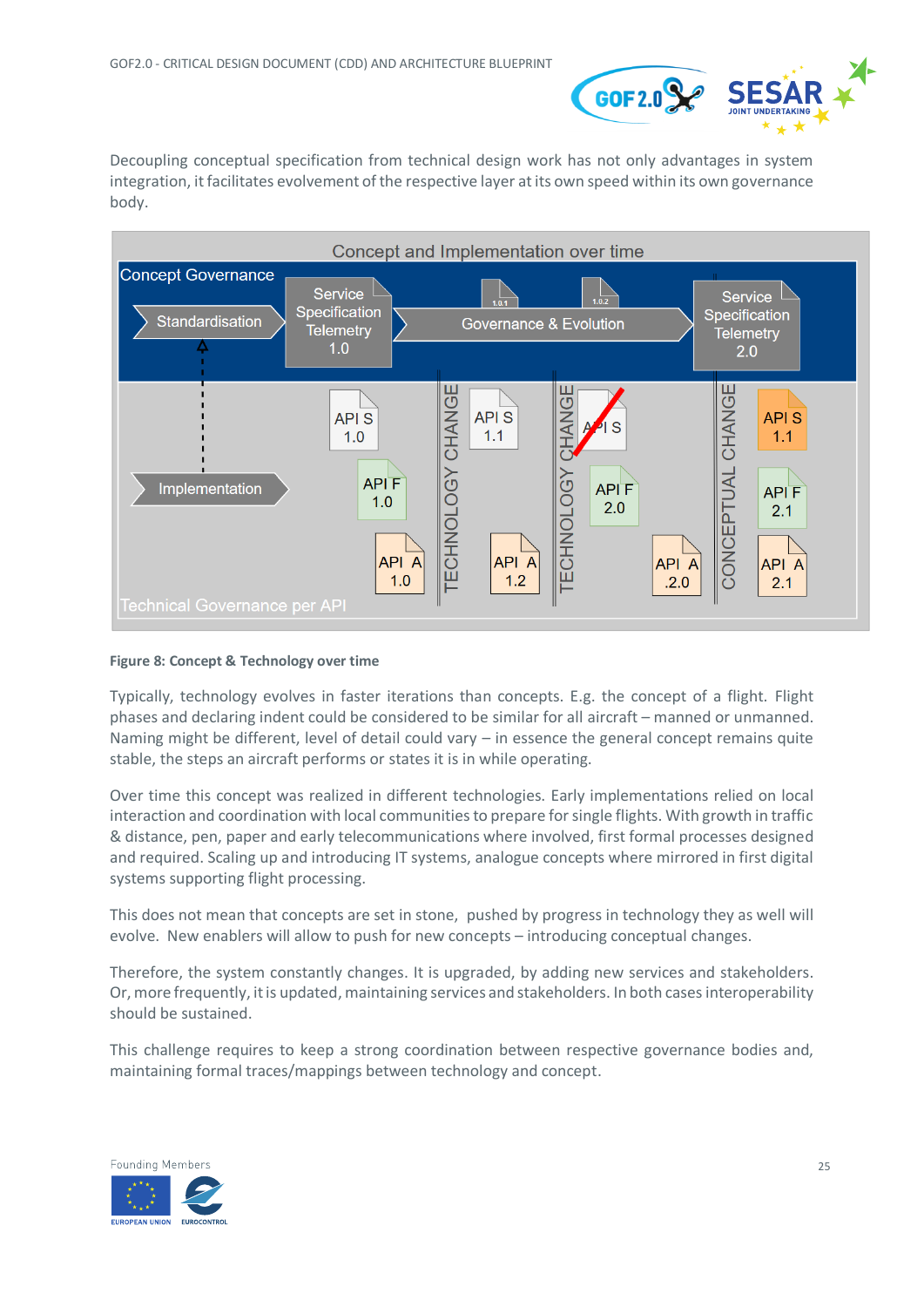

## <span id="page-25-0"></span>**5 Instance of blueprint for example trial**

GOF2 trials will take place in Austria, Estonia, Finland, and Poland as well as other locations hosting trial 4.

All trials will have a similar setup with regards to partner roles as described in the project applications, services and capabilities demonstrated will differ depending on scope. The actual deployment configuration will be covered in project internal deployment diagrams.

Realizing the architecture blueprint follows a sequence of steps, indicated in [Figure 9.](#page-26-0) Steps include

- 1. Prepare a high level trial plan, defining
	- a. Scenarios
	- b. Services
	- c. KPIs
- 2. Identify relevant system components and perform a feasibility check
- 3. Agree on deployment
- 4. Prepare the system
	- a. Start to integrate
	- b. Register services in the service registry
		- i. Registration includes the geographical area covered
		- ii. Already in integration, utilize the service registry to lookup and utilize services
	- c. Provide services (and provide KPI data)
	- d. Perform integration tests
- 5. Check readiness, based on
	- a. System availability note
	- b. Confirmed KPI collection
- 6. Execute the trials
- 7. Report

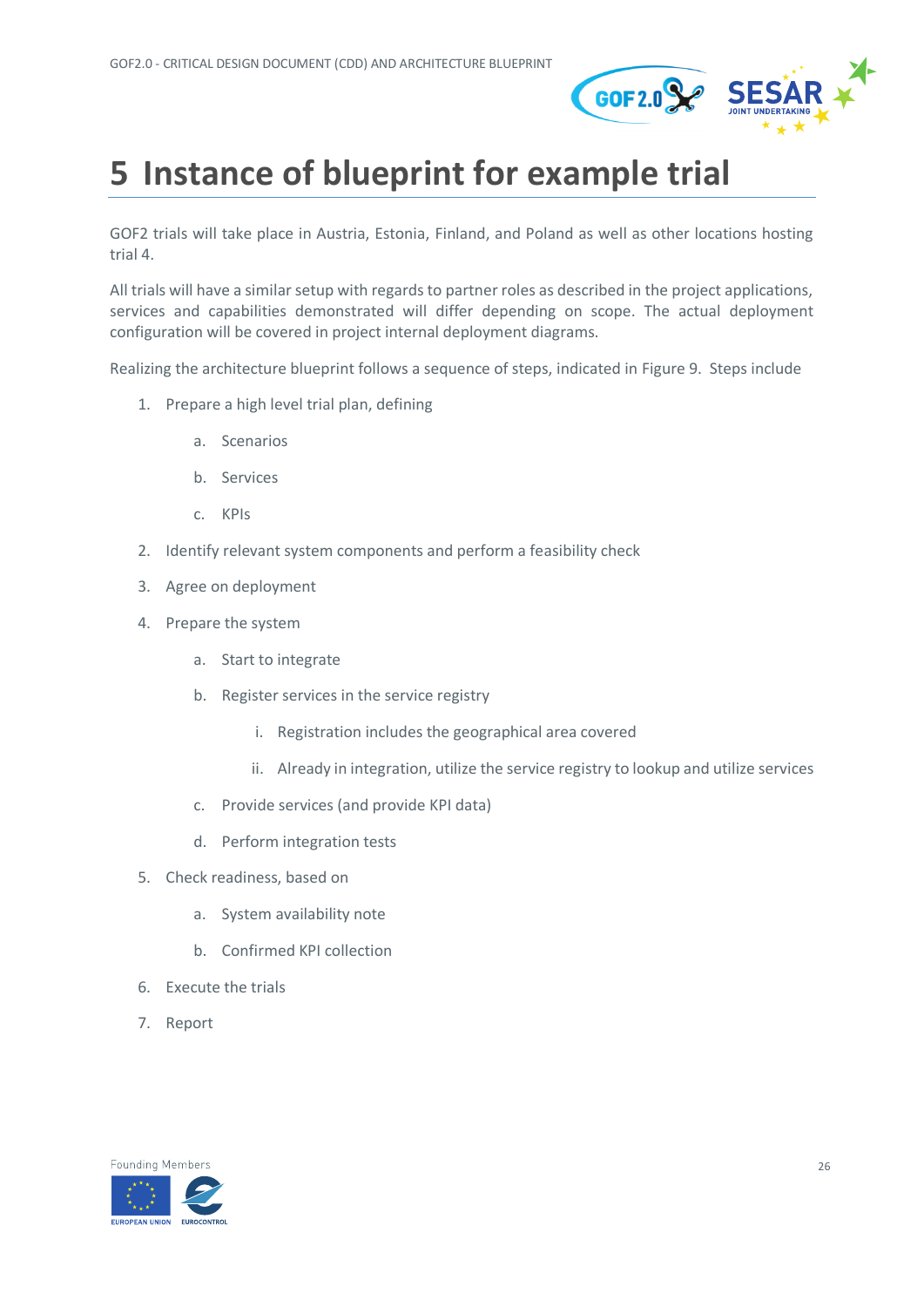



<span id="page-26-0"></span>**Figure 9: Configure trial instance**

Where activities are performed, close collaboration between work packages will ensure a coordinated approach. It is foreseen to keep the trial system available between trials, over time this will reduce integration efforts and time.

Changes to the trial system required by local circumstances, e.g. additional regulatory needs, availability of local data providers will be realized by additional services or updating the area covered by an already deployed service.

Additional steps could be added over time, based on lessons learned from trials (e.g. trial readiness tests close before trial execution starts).

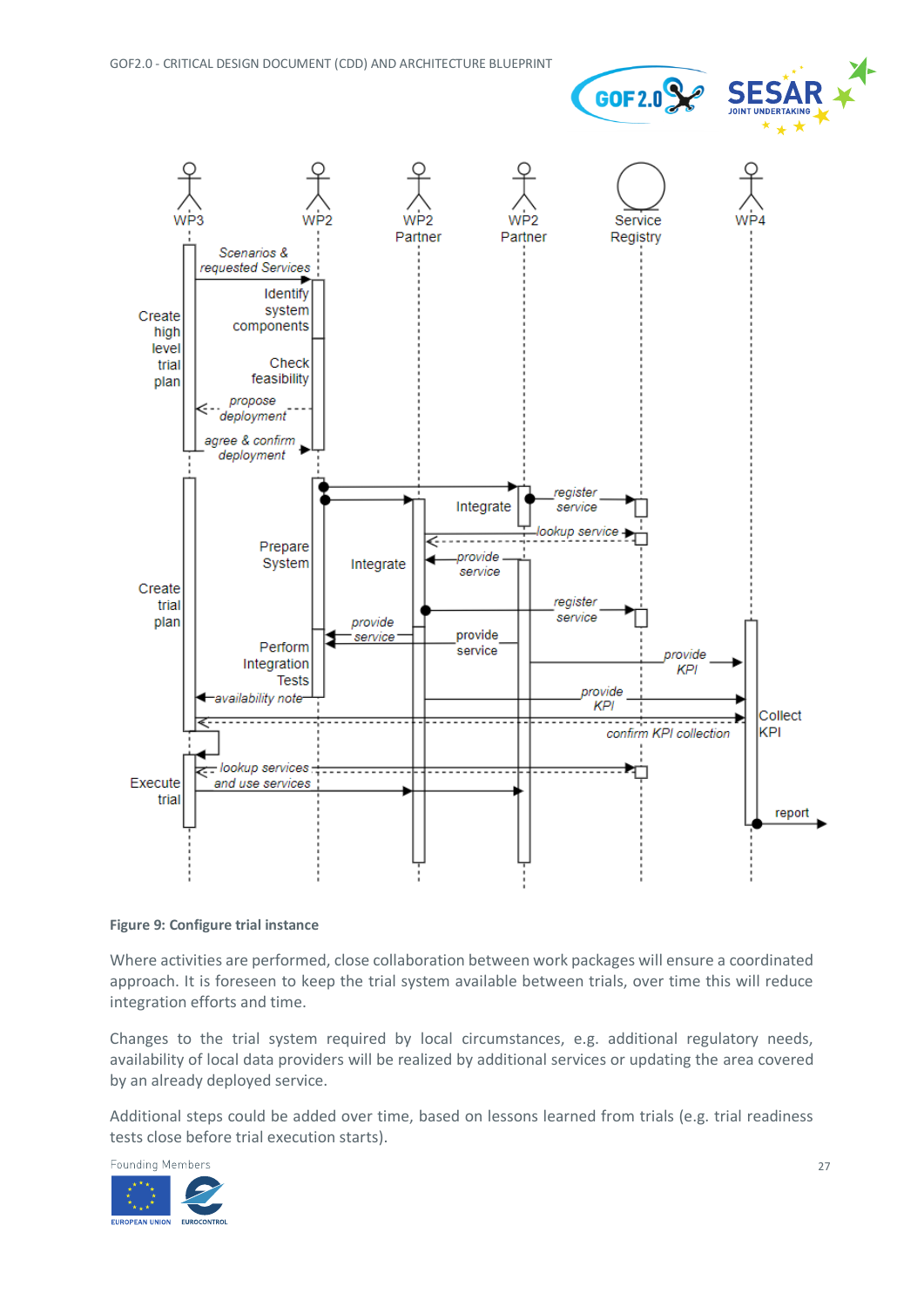

## <span id="page-27-0"></span>**6 Architecture and ongoing regulatory work**

SESAR's principles for U-space architecture, Chapter 2 [\[4\],](#page-29-4) states:

*U-space is a set of federated services and associated functions within a complete framework designed to enable and support safe and efficient multiple simultaneous drone operations in all classes of airspace. These services can be provided by different providers but such service providers will need to interoperate to performance requirements that are yet to be defined. The need to guarantee a seamless and safe operational environment will necessitate timely and accurate data transmission between implementation systems.*

It furthermore introduces the need to support unique and neutrally/centrally provided services as well as multiple service providers cooperating to operate in the same volume of airspace at the same moment:

> *The architecture must then ensure that all the U-space service providers have exactly the same situational awareness and the traffic is de-conflicted (i.e. strategic or tactical deconfliction).This will require cooperation and exchange of data between the various service providers: connectivity and interoperability of the U-space services and related systems will be then essential.*

> *However the nature of some services is so safety or security and data privacy critical that they might require to be unique and neutrally/centrally provided (e.g. registration, identification, geoawareness, interface with ATM). The architecture has to allow this as well.*

This concept of a hybrid architecture is reflected in the initial U-space regulation. Paragraph 9 and 16 in the preamble define

- **Stakeholders**
- Which should establish connectivity methods amongst each other
- Using common, interoperable open communication protocols
- Based on requirements for data quality, latency and protection
- To deliver standardised services

*Preamble (9): Harmonised rules for UAS operations in the U-space airspace, standardised services delivered to UAS operators as well as connectivity methods between providers of the common information services, the U-space service providers, the air traffic service provider and the UAS operators should be established to ensure the safe, secure and efficient operation of UAS, while facilitating the free movement of services linked to UAS as well as U-space service providers in the Union.*

The initial U-space regulation requires U-space service providers to cooperate, they shall "exchange any information that is relevant for the safe provision of U-space services amongst themselves".

For so called common information, Common Information Services are introduced, required to allow access "on a non-discriminatory basis", unique and neutrally/centrally provided:

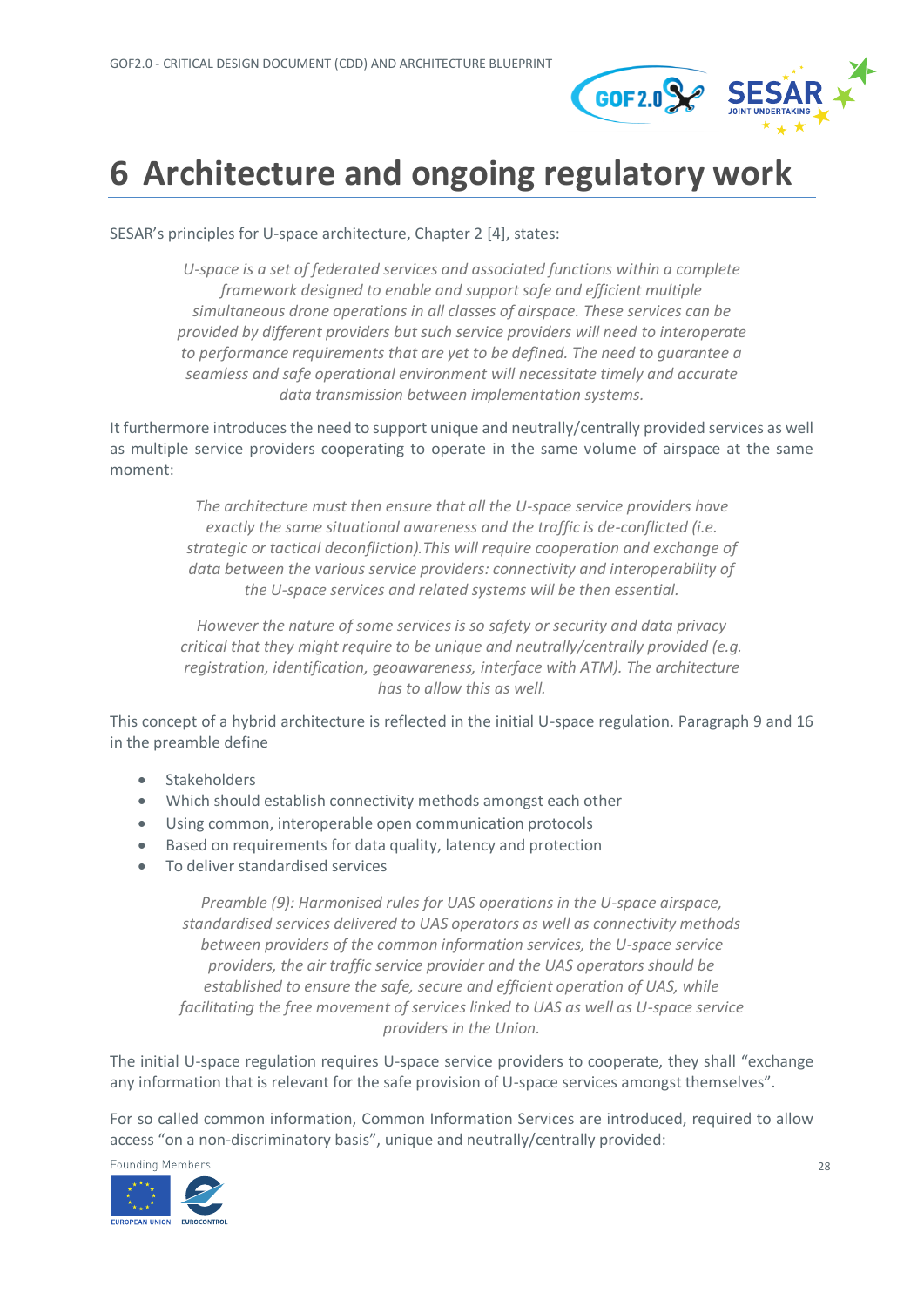

*Article 5 (5): Access to common information services shall be granted to relevant authorities, air traffic service providers, U-space service providers and UAS operators on a non-discriminatory basis, including with the same data quality, latency and protection levels.*

The GOF2 architecture is built to provide a strong & flexible framework to realize such hybrid architectures. U-space deployments can be shaped by member states within the boundaries the Uspace regulation provides.

A key enabler in GOF2 are the service specifications for information exchange services, which are described in this deliverable and delivered in D2.2. Providing guidance and definitions on conceptual level, they allow to integrate interfaces from different system providers and stake holders using different technologies.

An API or service could be proprietary or open, using new or established technology. If a trace / mapping to the conceptual definition is available, interoperability can be achieved. Even though technical conversion might be necessary, the complexity and cost of such conversion services is expected to be low.

The information model and service interfaces defined are foreseen to be used to exchange information between all stakeholders. E.g. a position record and its substructures defined in the Traffic/Telemetry specification will be used to between UAS operators and USSPs, USSPs and USSPs, USSP and CIS, CIS and ATSPs, SDSP and …, no matter which roles two stakeholder have in in an information exchange, they can always rely on a well-defined standard. This lowers the entry barrier for new services and stakeholders, like the Supplemental Service Providers and Administrative Units participating in GOF2 demonstrations.

Ultimately, this facilitates the free movement for USSPs and UAS operators described in the initial Uspace regulation.

International regulatory and standardisation work was considered for the GOF2 architecture as well. E.g. models and architecture foreseen in the United States (FAA, ASTM) and Asia were analysed and taken as input. Related work in the mobile network domain is ingested based on input from other research projects and standardisation activities (e.g. related to Network Coverage).

Summarized, the GOF2 architecture can be considered in line and compliant with ongoing regulatory work in Europe<sup>1</sup>. Its strong & flexible approach focussing on conceptual service definition and SWIM principles will allow for efficient alignment and integration with international UTM deployments.

 $1$  Please note, at the time of writing this deliverable, Guidance Material and Acceptable Means of Compliance where not yet available. While significant changes are not excepted, it is recommended to compare this chapter with current versions of relevant documents